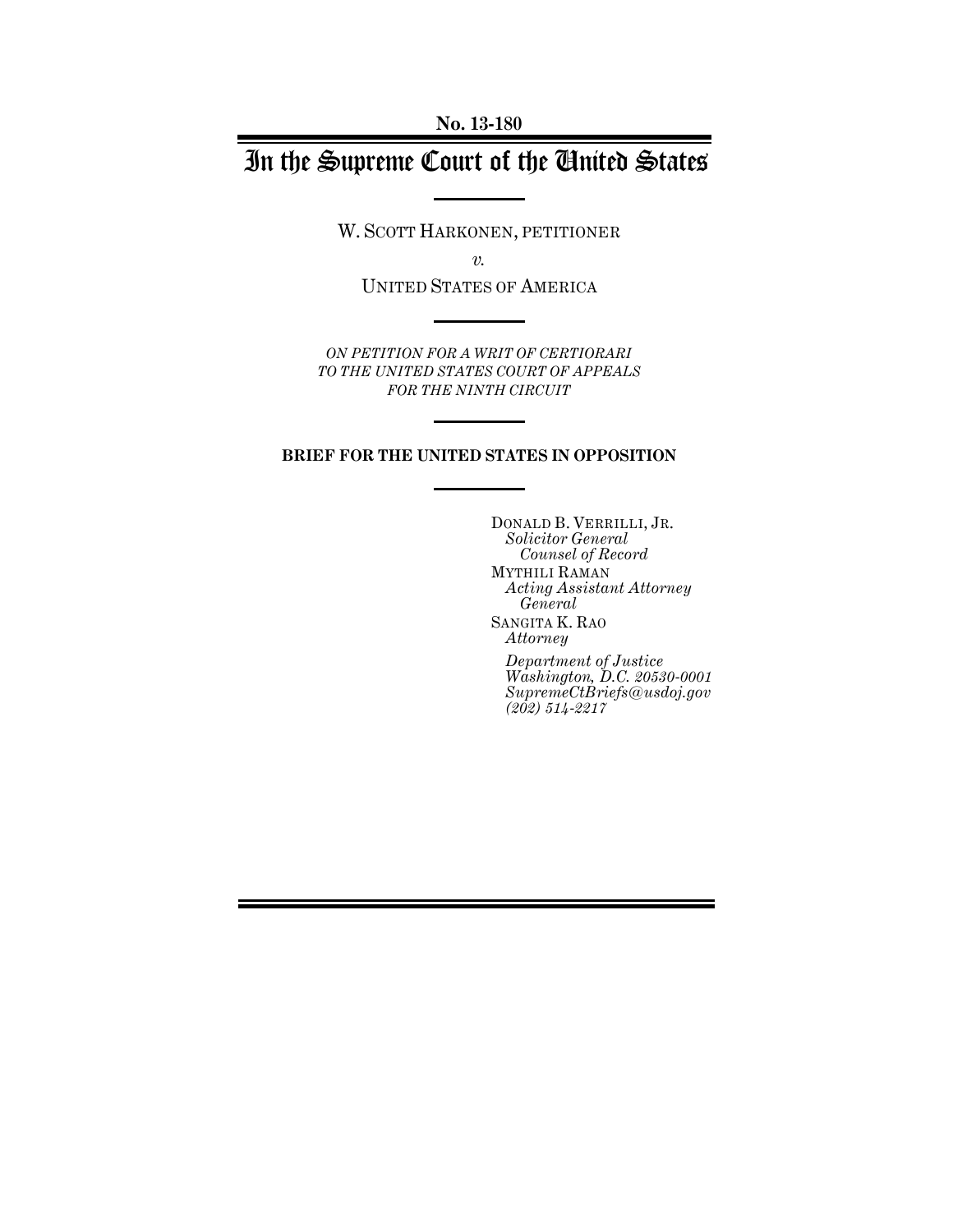1. Whether petitioner, in issuing a press release intended to promote potential commercial uses of a drug, made a fraudulent statement within the scope of the wire-fraud statute, 18 U.S.C. 1343, about the results of a clinical trial.

2. Whether the wire-fraud statute violates the First Amendment or is unconstitutionally vague as applied to petitioner's conduct.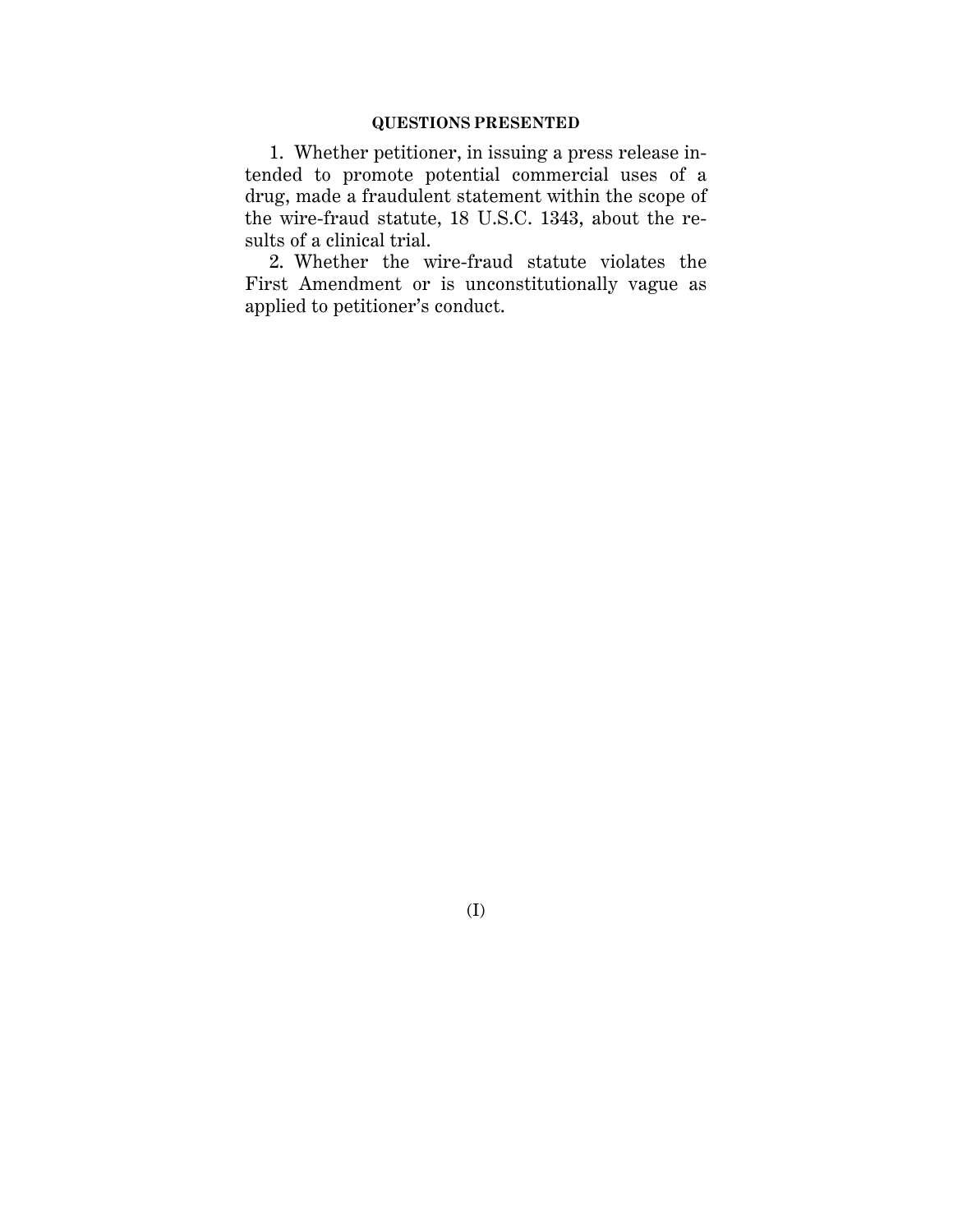### **TABLE OF CONTENTS**

Page

### **TABLE OF AUTHORITIES**

### Cases:

| American Sch. of Magnetic Healing v. McAnnulty,                 |
|-----------------------------------------------------------------|
|                                                                 |
| Bose Corp. v. Consumers Union of United States,                 |
|                                                                 |
| <i>Bruce v. United States, 202 F. 98 (8th Cir. 1912)23</i>      |
| Carpenter v. United States, 484 U.S. 19 (1987)16                |
| Central Hudson Gas & Elec. Corp. v. Public Serv.                |
|                                                                 |
| Donaldson v. Read Magazine, Inc., 333 U.S. 178                  |
|                                                                 |
|                                                                 |
| <i>Harrison v. United States, 200 F. 662 (6th Cir. 1912) 23</i> |
| Holder v. Humanitarian Law Project, 130 S. Ct.                  |
|                                                                 |
| Illinois v. Telemarketing Assocs., Inc., 538 U.S. 600           |
|                                                                 |
|                                                                 |
| Matrixx Initiatives v. Siracusano, 131 S. Ct. 1309              |
|                                                                 |
| ONY, Inc. v. Cornerstone Therapeutics, Inc.,                    |
|                                                                 |
|                                                                 |
| Seven Cases v. United States, 239 U.S. 510                      |
|                                                                 |

## (III)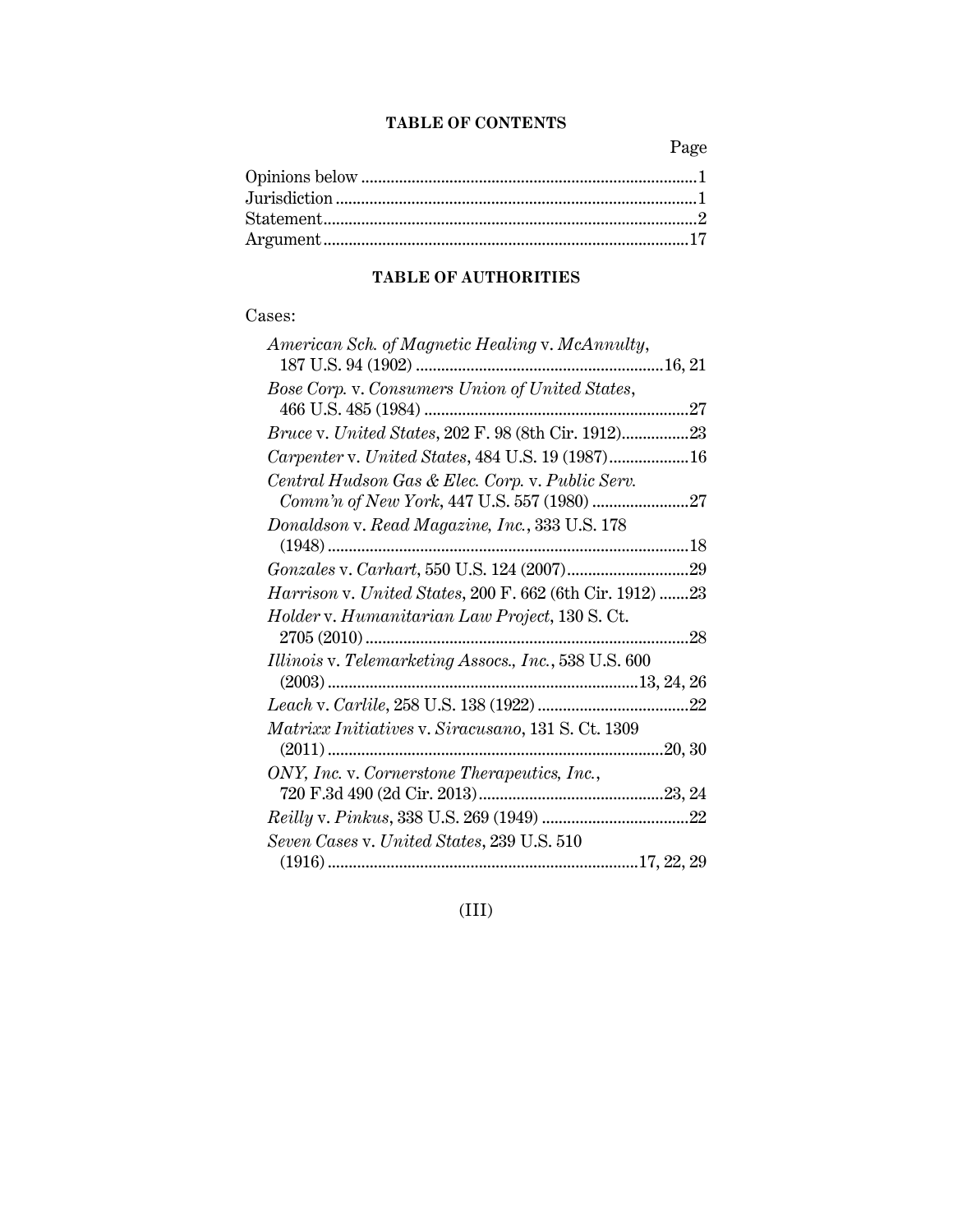| Cases-Continued:                                           | Page |
|------------------------------------------------------------|------|
| Skilling v. United States, 130 S. Ct. 2896 (2010) 29       |      |
| Stunz v. United States, 27 F.2d 575 (8th Cir. 1928) 23     |      |
| United States v. Alvarez, 132 S. Ct. 2537 (2012)15, 24, 26 |      |
| United States v. Lanier, 520 U.S. 259 (1997) 28, 29        |      |
|                                                            |      |
|                                                            |      |
| Wisniewski v. United States, 353 U.S. 901 (1957)25         |      |

### Statutes: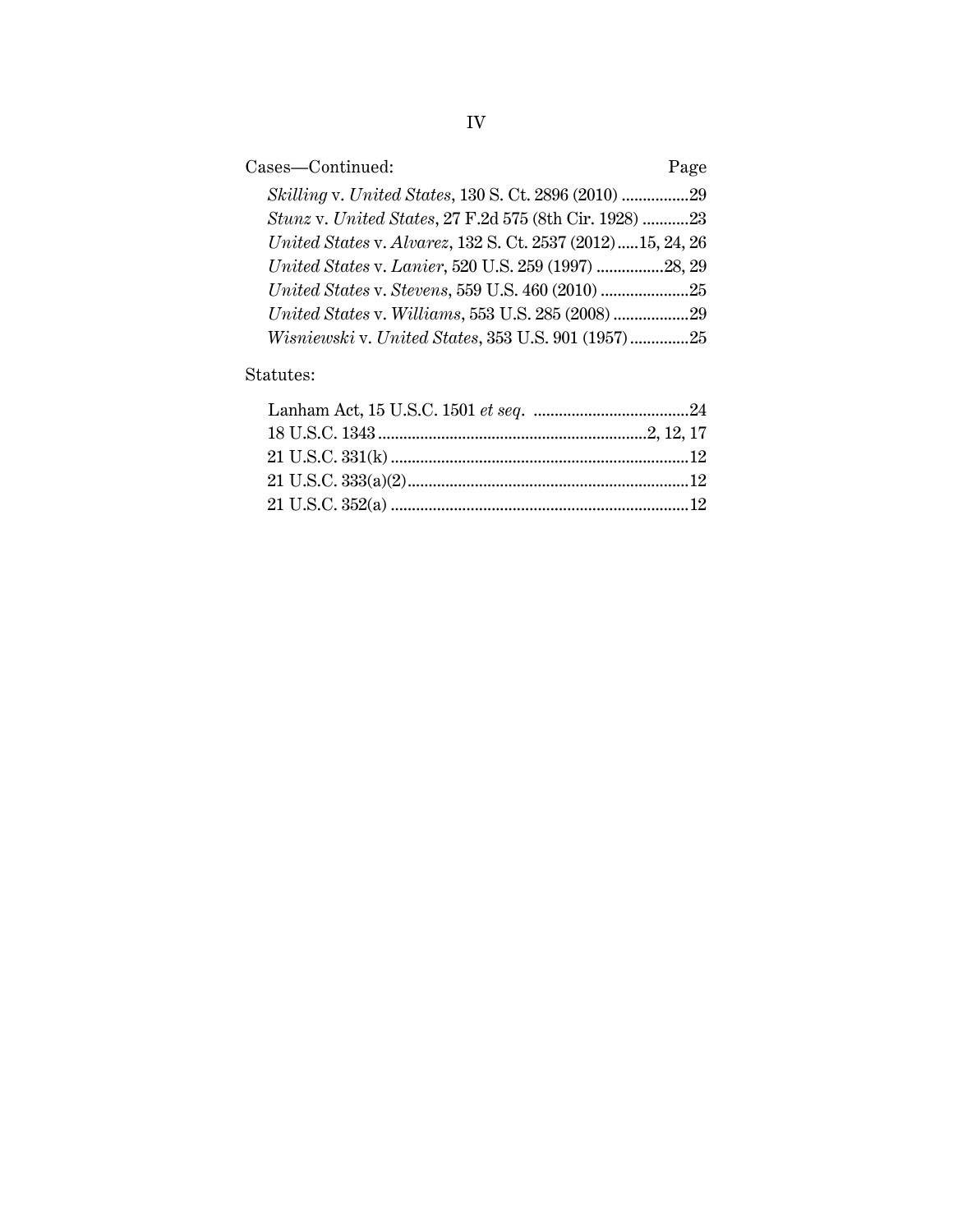## In the Supreme Court of the United States

No. 13-180

W. SCOTT HARKONEN, PETITIONER

*v.* 

UNITED STATES OF AMERICA

*ON PETITION FOR A WRIT OF CERTIORARI TO THE UNITED STATES COURT OF APPEALS FOR THE NINTH CIRCUIT* 

### **BRIEF FOR THE UNITED STATES IN OPPOSITION**

### **OPINIONS BELOW**

The judgment of the court of appeals (Pet. App. 1a-8a) is not published in the Federal Reporter but is reprinted in 510 Fed. Appx. 633. The district court's orders denying petitioner's motions in limine and to dismiss the indictment (Pet. App. 55a-81a) and denying post-trial relief (Pet. App. 9a-54a) are available at 2009 WL 1578712 and 2010 WL 2985257.

### **JURISDICTION**

The judgment of the court of appeals was entered on March 4, 2013. A petition for rehearing en banc was denied on May 7, 2013 (Pet. App. 82a). The petition for a writ of certiorari was filed on August 5, 2013. The jurisdiction of this Court is invoked under 28 U.S.C. 1254(1).

(1)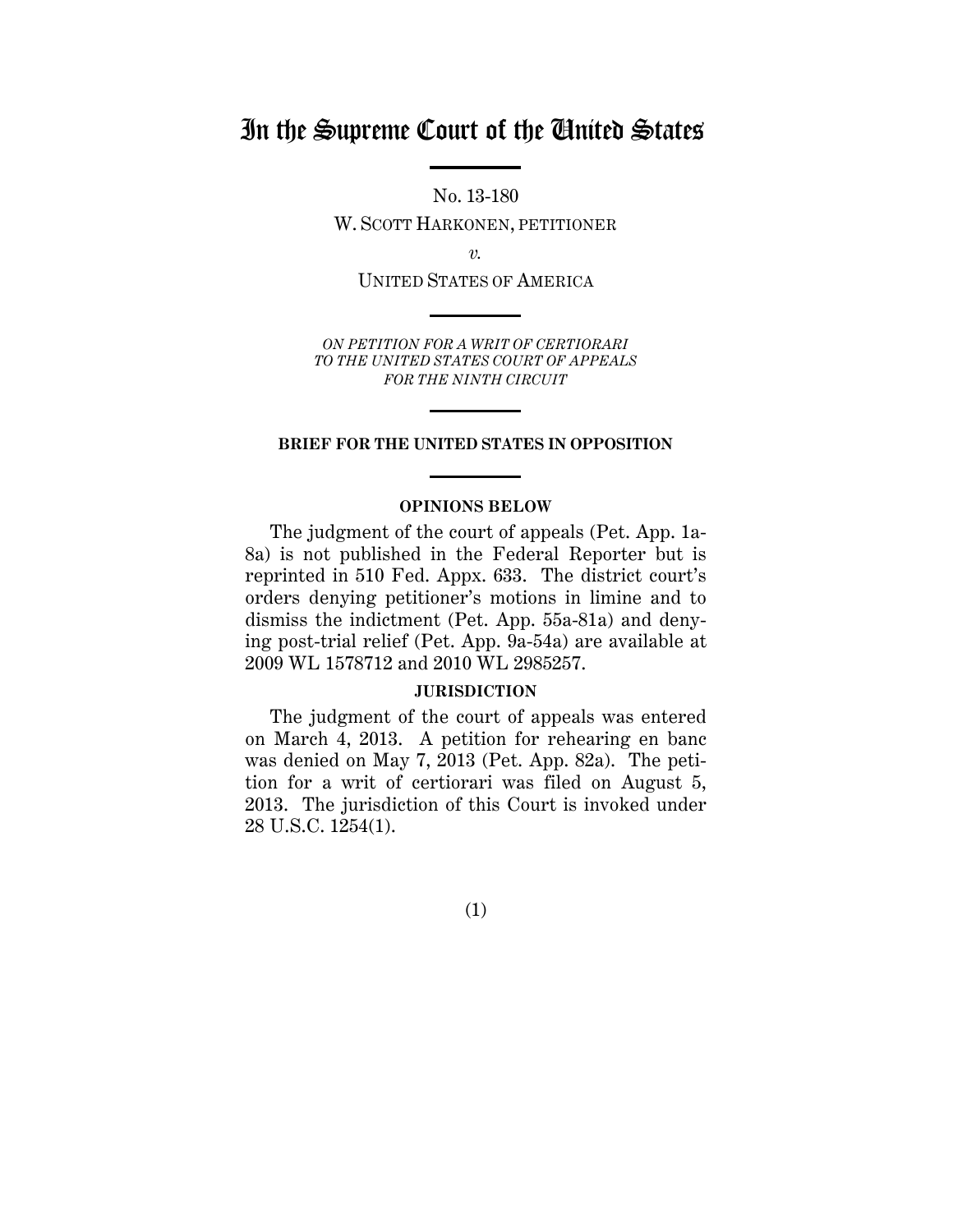### **STATEMENT**

<span id="page-5-0"></span> *Id.* at 2a. The court of appeals affirmed. *Id.* at 1a-8a. Following a jury trial in the United States District Court for the Northern District of California, petitioner was convicted on one count of wire fraud, in violation of 18 U.S.C. 1343. Pet. App. 9a. He was sentenced to three years of probation and a \$20,000 fine.

1. Petitioner was the Chief Executive Officer and Chairman of the Board of Directors of the biopharmaceutical company InterMune, Inc. Pet. App. 10a; Gov't C.A. Br. 5. In August 2002, petitioner issued a fraudulent press release touting the results of a clinical trial of Actimmune, the drug that was InterMune's principal source of revenue. Pet. App. 2a, 10a-11a; Gov't C.A. Br. 23-24. The press release included an analysis of the clinical data purportedly demonstrating that the drug significantly reduced mortality rates in certain patients, without disclosing that the analysis had been generated in a manner that the unconstested evidence at trial showed to be unreliable. Pet. App. 19a-30a. Even petitioner himself "was 'very apologetic' about the Press Release's misleading nature." *Id.*  at 3a.

a. Actimmune had previously received approval from the Food and Drug Administration (FDA) as a treatment for two rare pediatric diseases. Pet. App. 10a. The press release attempted to promote Actimmune in a different, and potentially much more lucrative, market as a treatment for idiopathic pulmonary fibrosis (IPF). *Ibid.*; see *id.* at 86a; Gov't C.A. Br. 6. IPF is a fatal disease with no known cure and is "characterized by progressive scarring, or fibrosis, of the lungs which leads to the lung[s'] deterioration and destruction." Pet. App. 10a. Although the FDA had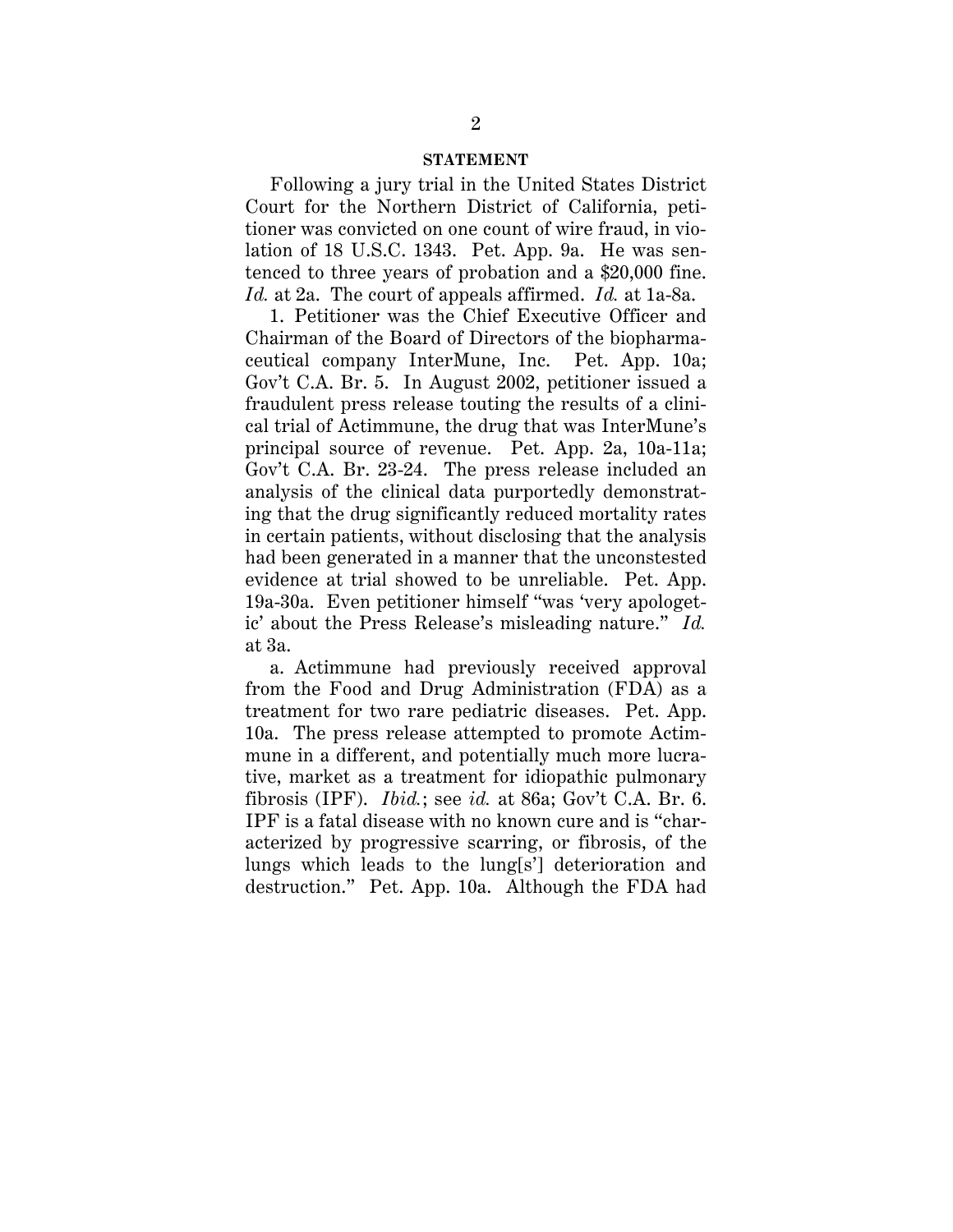not approved Actimmune as a treatment for IPF, the absence of such approval would not preclude a doctor from prescribing Actimmune for that purpose. Gov't C.A. Br. 7 n.4.

efficacy and safety as an IPF treatment. Id. at 6-7. In 1999, a small Austrian study of 18 people—the methodology of which was later called into question suggested that Actimmune might have beneficial effects for IPF patients. Gov't C.A. Br. 6 & n.2. In 2000, InterMune launched its own clinical trial (the GIPF-001 Phase III trial) to determine Actimmune's Petitioner recognized during a company-wide national sales meeting in July 2001 that "the market opportunity here is 2 and a half billion," and he saw "no reason we shouldn't capture 40% of this market and turn Actimmune into a billion dollar revenue producer." *Id.* at 6. Every patient taking Actimmune for IPF would pay approximately \$50,000 a year for the drug. *Ibid.* 

The GIPF-001 trial "was a randomized, doubleblind, placebo-controlled trial," which "represent[s] the gold standard for determining the relationship between a drug and a health outcome." Pet. App. 15a (internal quotation marks omitted). In such a trial, some patients receive the drug being tested, while others receive a placebo, and neither the patients nor the researchers know who gets which. *Id.* at 15a-16a.

Before beginning such a trial, "researchers set forth a detailed study protocol, which includes, among other things, the objectives of the study (i.e., what causal relationships the study is attempting to measure), the inclusion and exclusion criteria for determining who will be allowed to participate in the trial, the procedures for administering the treatment and re-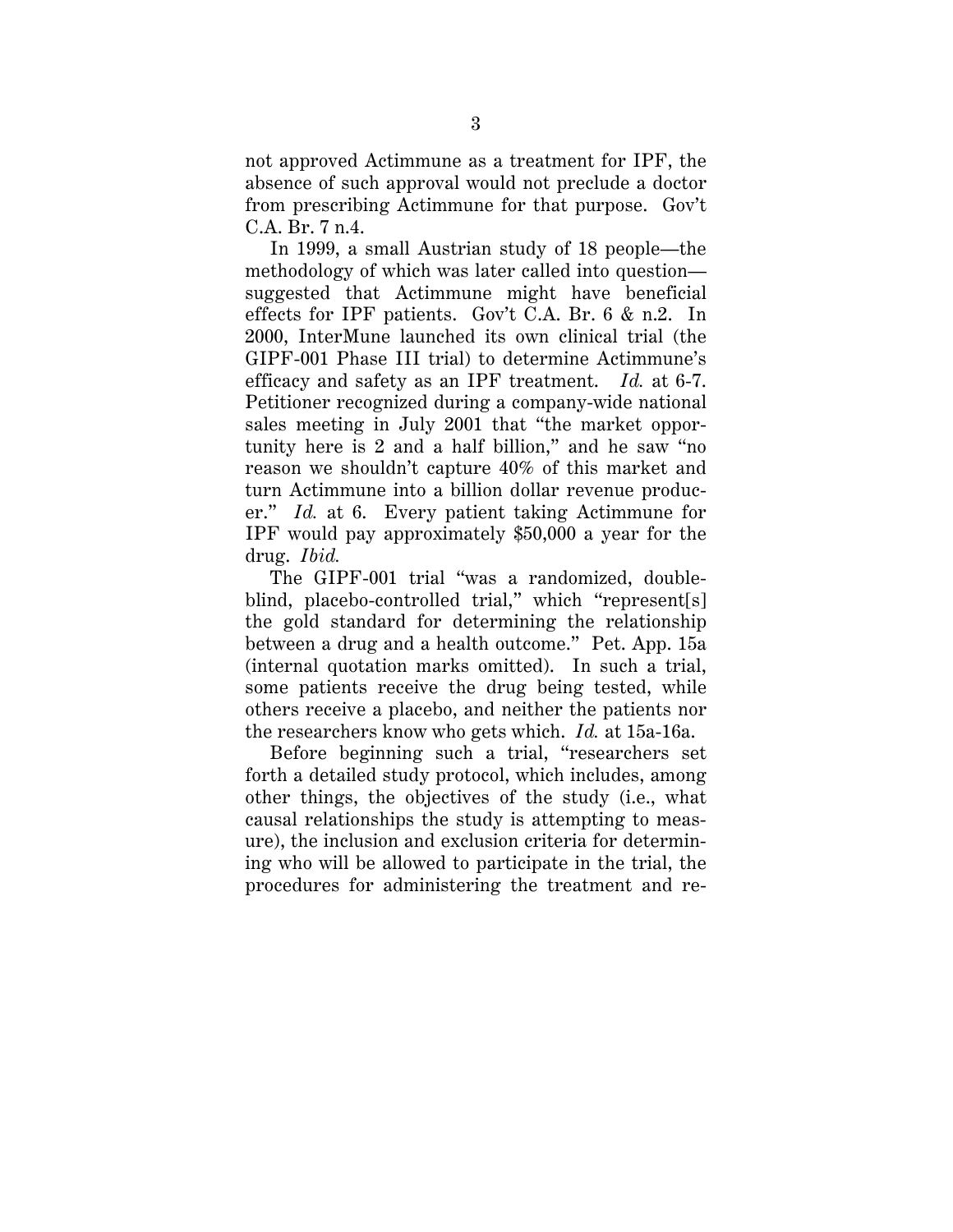study." *Id.* at 16a. In particular, it precludes re- blinded' in order to identify a favorable result." *Id.* at cording results, and specifications for how the data from the study will be analyzed." Pet. App. 16a. Although the protocol sometimes changes during the course of the trial, "a final protocol must be in place before the study's data is 'unblinded' (i.e., made available) to the study's researchers." *Ibid.* Predetermining both the "objectives (or 'endpoints' as they are typically called)" and the "criteria for how the data will be analyzed (known as a 'statistical analysis plan')" is "crucial for maintaining the integrity of the searchers "from manipulating the data after it is 'un-16a-17a.

The pre-unblinding protocol developed for the GIPF-001 trial had one "primary endpoint" (*i.e.*, desired result): patients living without any worsening of their lung capacity ("progression-free survival"). Pet. App. 17a. The protocol also identified ten "secondary" endpoints, listed in order of clinical relevance, along with eight tertiary or "exploratory" endpoints. *Ibid.*; Gov't C.A. Br. 8. The seventh-ranked secondary endpoint was "survival" or "mortality"—*i.e.*, patients not dying while taking the medicine. Pet. App. 17a-18a; Gov't C.A. Br. 9-10. Survival was ranked seventh partly based on concern that the trial would include too few deaths to enable a reliable statistical analysis. Gov't C.A. Br. 10.

b. When Dr. Michael Crager, InterMune's chief biostatistician, received the results from the GIPF-001 trial, "it was immediately apparent that the study had missed its primary endpoint as well as all ten of the secondary endpoints." Pet. App. 18a, 23a. As explained by Dr. Thomas Fleming, a noted biostatisti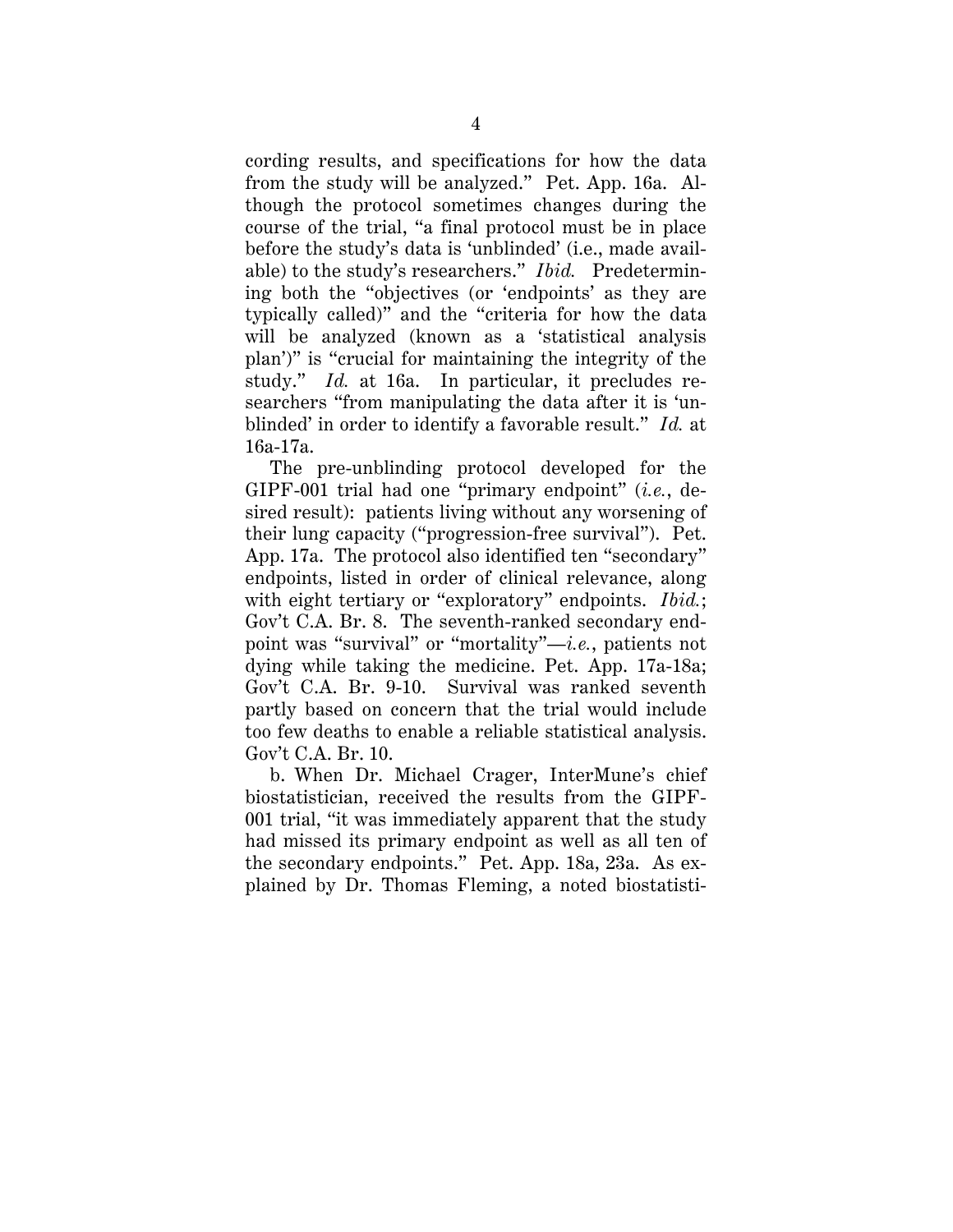cian and chair of the clinical trial's Data Monitoring Committee (an outside group of experts selected by InterMune), "the results were entirely consistent with [Actimmune having] no effect." Gov't C.A. Br. 12 (emphasis omitted); see Pet. App. 18a; C.A. Supp. E.R. 418.

According to Dr. Crager's and Dr. Fleming's testimony, the significance of a trial's results is primarily expressed through the p-value, which is a number between zero and one. Pet. App. 18a-19a. The lower the p-value, the greater the probability that the result reflected by the data is meaningful and not due to chance. *Id.* at 19a. For example, a p-value of 0.05 indicates that, if the drug in the trial had no effect on the outcome, the data obtained in the trial would occur by chance less than five percent of the time. *Ibid.* As a general matter, if the p-value for the primary endpoint is less than or equal to 0.05, then the results on the primary endpoint are considered statistically significant; if greater than 0.05 the results are generally considered unreliable and not statistically significant. *Ibid.* InterMune adopted the 0.05 p-value as the standard for statistical significance in this trial. C.A. Supp. E.R. 437-439.

 which that p-value was generated." Pet. App. 19a. Drs. Crager and Fleming also explained, however, that to properly interpret whether a p-value for a particular endpoint renders that endpoint statistically significant, "it is necessary to know the context in First, one needs to know the number of endpoints, because, under a principle known as the "multiplicity effect," the results for any one endpoint become less statistically reliable the greater the number of secondary and tertiary endpoints. *Id.* at 20a. Dr. Flem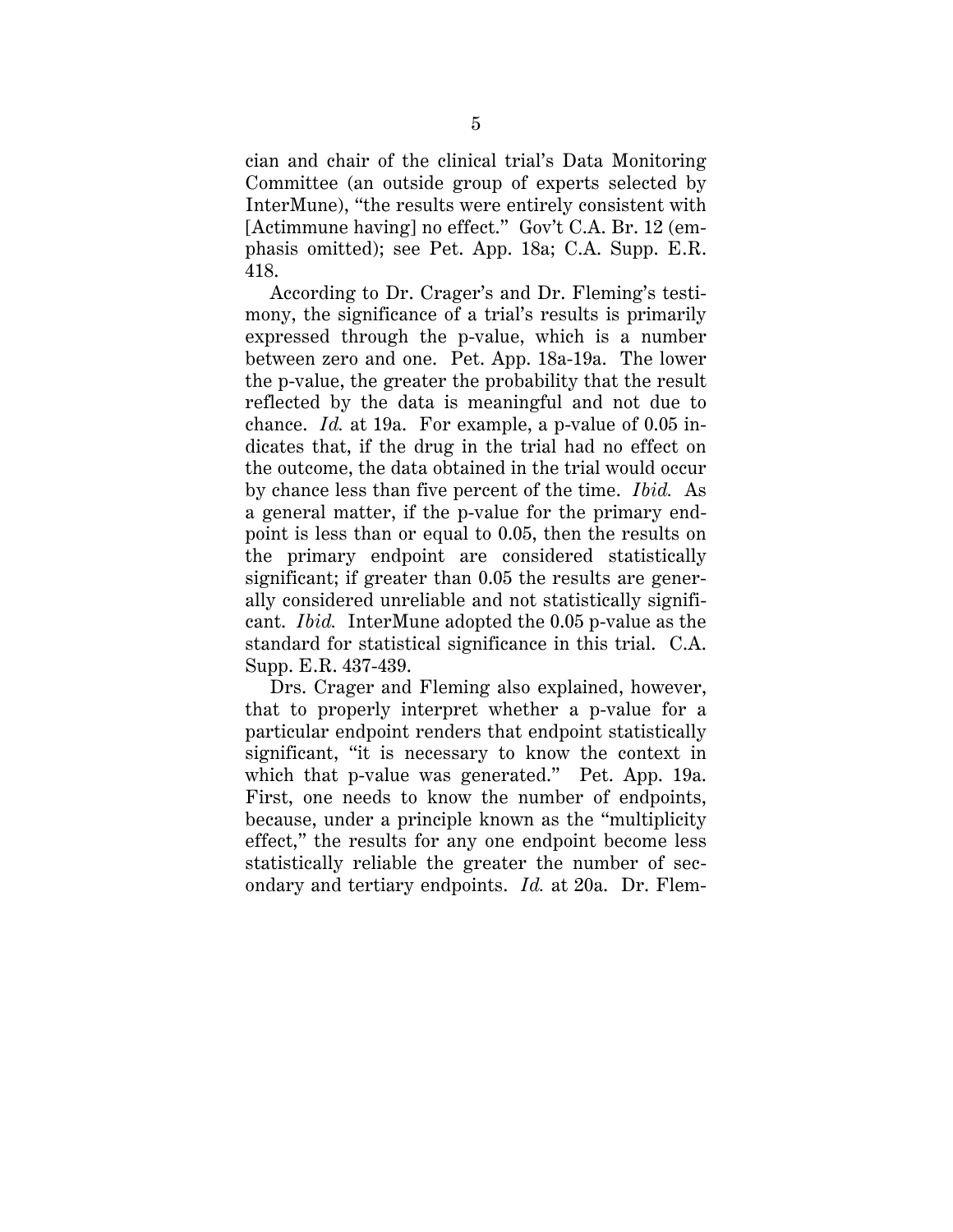ing analogized this to wanting to know, in evaluating the significance of a marksman hitting a target, how many shots the marksman took overall. *Id.* at 20a-21a. Second, one needs to know whether the primary endpoint has failed, because the failure of the primary endpoint suggests that the experiment's basic hypothesis about the mechanism through which a drug might achieve positive results (*e.g.*, that Actimmune prolongs IPF patients' lives by inhibiting lung deterioration) is false, thereby casting doubt on whether any positive secondary result (*e.g.*, that patients taking Actimmune have a higher survival rate) actually reflects a causal relationship. *Id.* at 21a-22a. Third, one would want to know whether the analysis was part of the prespecified research protocol, or instead a p-value calculated after unblinding, because post hoc analyses are, Dr. Fleming testified, "typically very unreliable." *Id.*  at 22a-23a. Accordingly, even a p-value below 0.05 for secondary, tertiary, and post hoc endpoints may not be statistically significant. *Id.* at 19a-23a.

 looking very good." *Id.* at 2862. Here, the p-value for the GIPF-001 primary endpoint—progression-free survival—turned out to be 0.52, which was "far too high to demonstrate any statistically significant correlation" between Actimmune and progression-free survival. Pet. App. 23a-24a. None of the secondary endpoints produced a p-value below 0.05, either. *Id.* at 26a. According to Inter-Mune's own internal predictions about the impact of study results on revenue, this was its worst case scenario. C.A. Supp. E.R. 2488-2496. Indeed, when the results were unblinded, petitioner called InterMune's general counsel to tell him that the data "really wasn't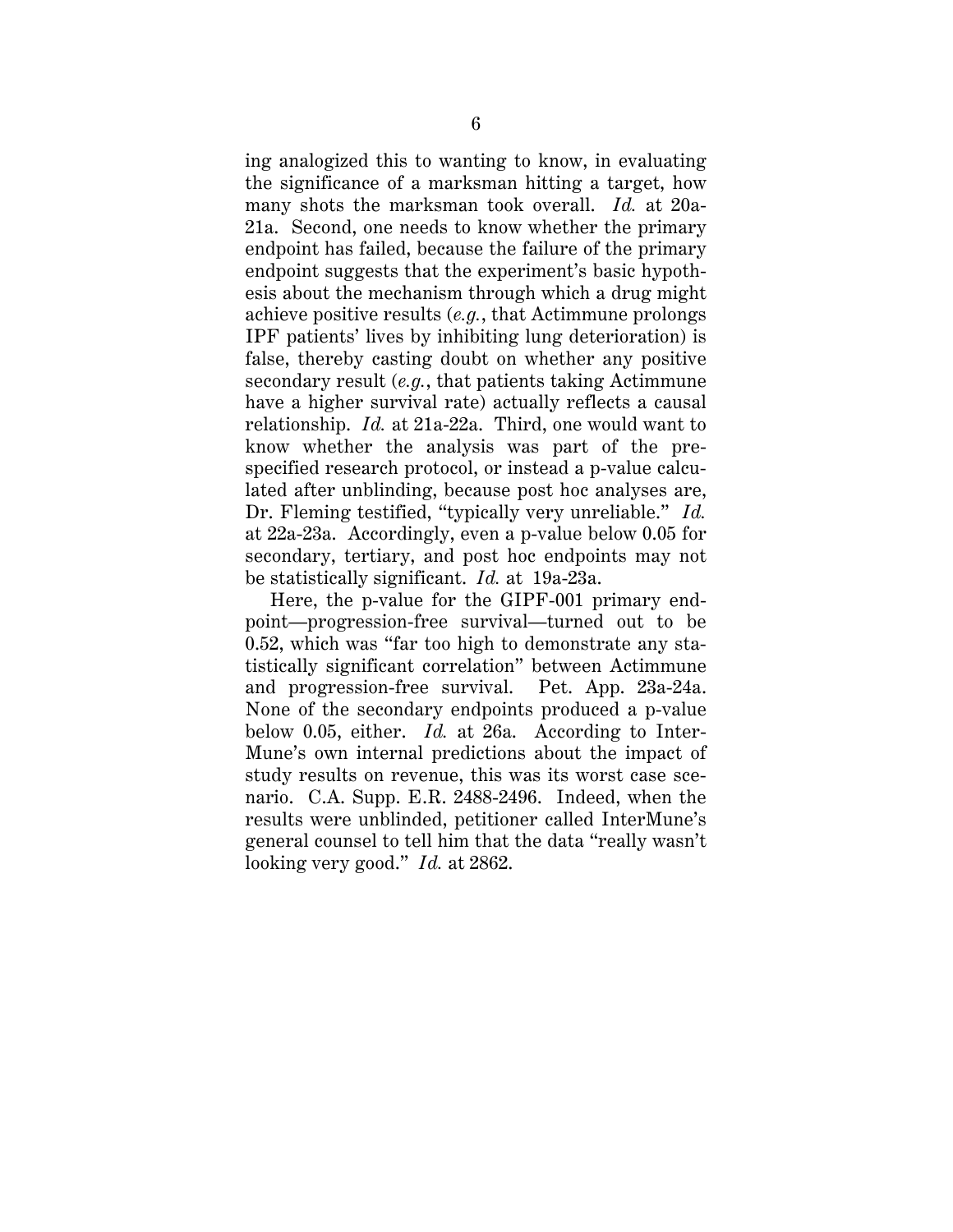When he first reviewed the results, Dr. Crager did note that, for the seventh secondary endpoint (survival), the analysis suggested a 40% decrease in mortality, with a p-value of 0.084. Pet. App. 24a. Dr. Crager accordingly suggested to petitioner that the data might serve as the basis for a trial with survival as the primary endpoint. *Ibid.*; see *id.* at 23a. However, Dr. Crager saw "no apparent way from the data that the drug would be working," given the absence of any indication that it actually improved lung function, C.A. Supp. E.R. 1974, and he explained to petitioner that "we don't have any evidence of how" the drug would be increasing survival rates, *id.* at 1989.

 power." *Id.* at 22a. Dr. Fleming testified that such c. Dr. Crager subsequently requested a post hoc analysis of the survival time for subgroups of patients with relatively high lung function. Pet. App. 24a. As Dr. Fleming explained to the jury (and as Dr. Crager himself corroborated), the post hoc analysis of endpoints not prespecified in the trial protocol "is of use for exploring future hypotheses to test as a primary or secondary endpoint, but has limited if any conclusive analyses are "notoriously unreliable" and that "almost any trial" could obtain a p-value below 0.05 through a "multiplicity of testing by multiple analyses over time, by multiple study endpoints." *Ibid.* 

The subgroup results indicated that only three of the 90 patients treated with Actimmune in the subgroup Dr. Crager selected had died during the study, while 12 of 92 patients with worse lung functioning had died, yielding a p-value of 0.024. Pet. App. 24a-25a. Upon learning this, petitioner ordered Dr. Crager to conduct additional analyses of mortality by breaking the population into three subgroups—mild,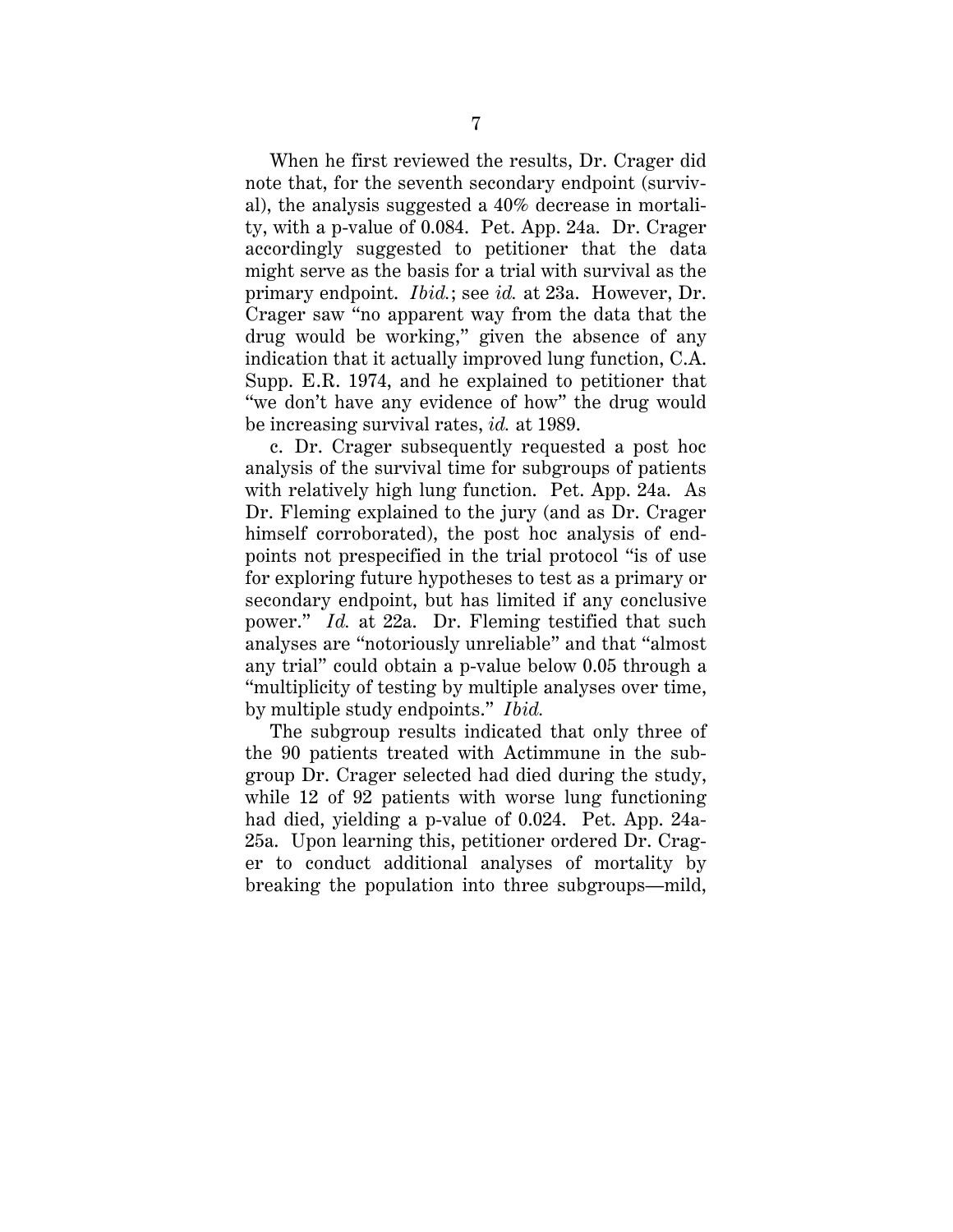ly-accepted definitions). After Dr. Crager delivered moderate, and severe IPF patients—the precise definitions of which were selected by InterMune. *Ibid.*; see C.A. Supp. E.R. 230, 612-613, 2508-2509 (explaining that those subgroups do not have precise generalthe results of that second post hoc analysis, petitioner instructed Dr. Crager to run a third post hoc analysis that would combine the mild and moderate IPF patients into one group. Pet. App. 25a. Petitioner indicated that "they were going to have Michael Crager cut that data and slice it until they got the kind of results they were looking for." C.A. Supp E.R. 2509.

On the third run through the data, only six of the 126 (4.8%) participants treated with Actimmune in the "mild to moderate" group died during the clinical trial, compared to 21 of the 128 (16.4%) patients in the corresponding placebo group, a result that suggested a 70% reduction in mortality and yielded a p-value of 0.004. Pet. App. 25a-26a. Significantly, however, this analysis defined the subgroups in such a way that patients with severe IPF had a *higher* deathrate if they had used Actimmune than if they had used the placebo—not what one would expect to see if Actimmune truly helped IPF patients live longer. Gov't C.A. Br. 26; see C.A. Supp. E.R. 464-465 (Dr. Fleming's testimony).

Petitioner directed that some, but not all, of the post hoc subgroup analyses be faxed to the FDA. Gov't C.A. Br. 17. Petitioner told Dr. Crager not to send all of the post hoc analyses "because we didn't want to make it look like we were doing repeated analyses [of the same endpoint] looking for a better result." *Ibid.* (brackets in original).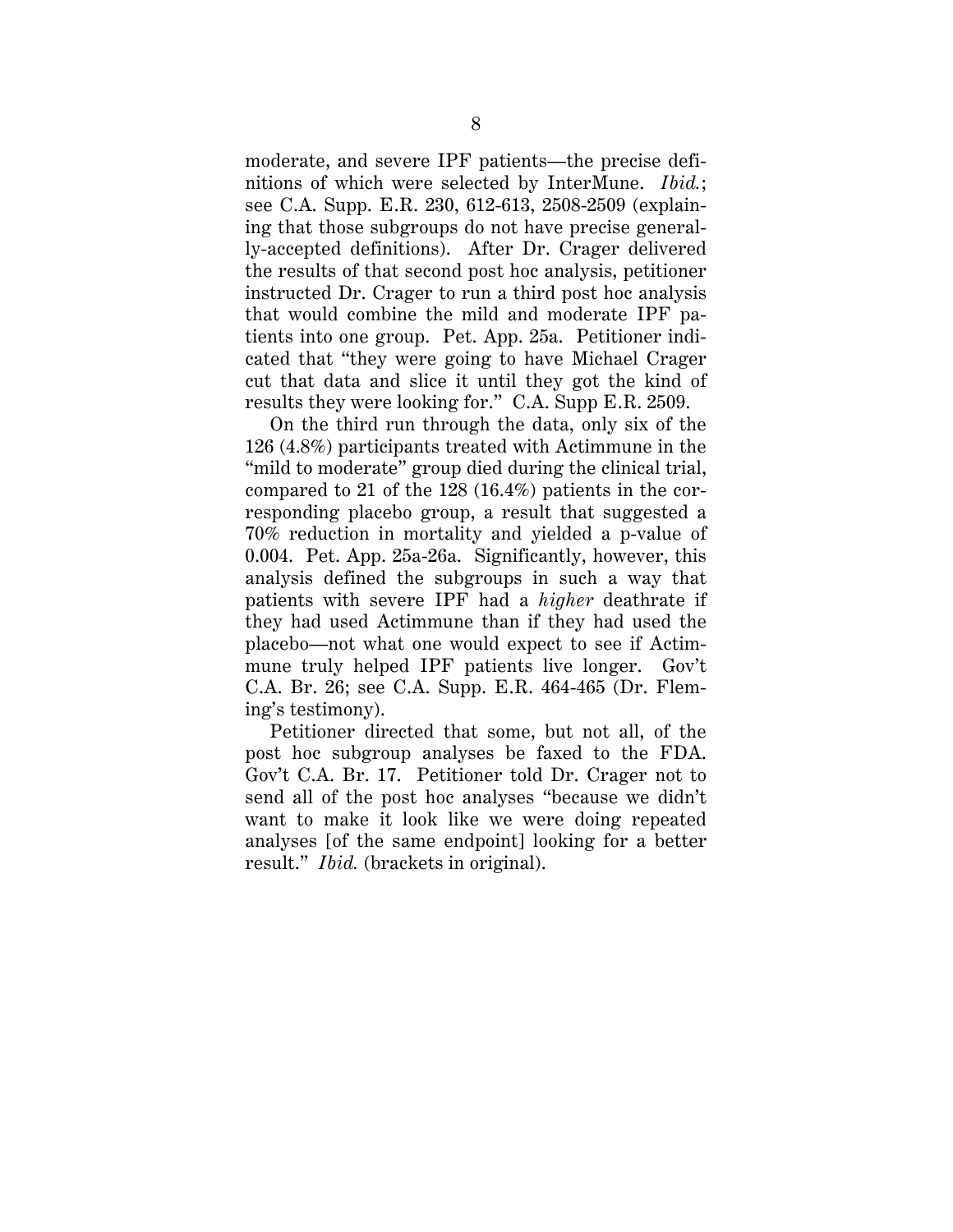clinically-meaningful effect." *Id.* at 448-449. After Dr. d. Petitioner was informed by multiple other people on multiple other occasions that the trial had failed and that the post hoc analysis was unreliable and inconclusive. Pet. App. 34a-36a. First, at a meeting between InterMune management and the Data Monitoring Committee, Dr. Fleming told petitioner that the trial results indicated that Actimmune had no effect on slowing the progression of IPF and that none of the secondary endpoints achieved a statistically significant p-value. C.A. Supp. E.R. 447-449. As a result, "there was quite a strongly reinforced insight that Actimmune had not provided evidence or the trial had not provided evidence that Actimmune provides a Fleming expressed his views, which were shared by the other committee members, *id.* at 450, petitioner instructed that Dr. Fleming be disinvited from participating in a subsequent call with the FDA, as well as a steering committee meeting, Gov't C.A. Br. 18.

survival and the subgroup analysis] were real or not." Second, Dr. Steven Porter, InterMune's Senior Vice President of Clinical Affairs and Chief Medical Officer, discussed with petitioner the "disappointing" trial results and that "[i]t was impossible to know whether these findings [the secondary endpoint of C.A. Supp. E.R. 1131, 1133-1336; see Pet. App 35a; see also C.A. Supp. E.R. 1131 (Dr. Porter's testimony that he told petitioner "it was impossible to tell whether" the "observations on survival" were "chance or real"). Third, Dr. Marc Walton from the FDA informed petitioner on a conference call that because "the physiologic measurements did not show any apparent treatment effect, the decrease in mortality in his opinion could be considered 'almost an anomalous finding in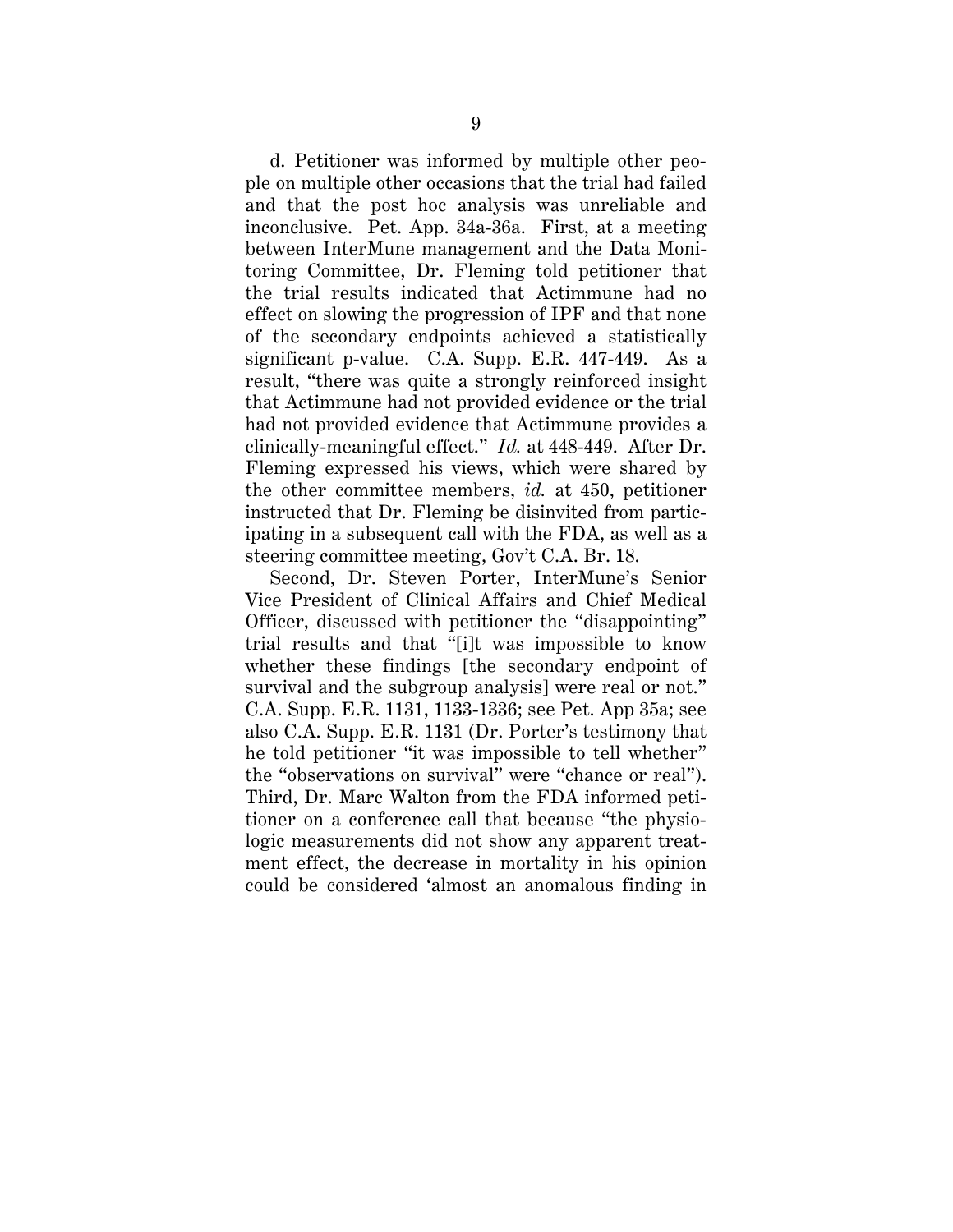the face of the failed primary endpoint." *Id.* at 35a the face of no effect on pulmonary function and so warrants extra caution.'" Pet. App. 35a. Dr. Walton additionally informed petitioner that "there was no way to give [the survival data] a meaningful p-value in (brackets in original).

e. At the same time that he was receiving this information, petitioner was preparing a press release interpreting the GIPF-001 trial results as "appear- [ing] to confirm" the survival benefit inconclusively suggested by the original Austrian study. Pet. App. 86a-87a. Petitioner "was the controlling force behind the content of the press release," *id.* at 26a, which was, according to the company's general counsel, the most important in the company's history, Gov't C.A. Br. 20.

 plete draft of the press release. *Id.* at 37a. At the In a departure from normal procedure, petitioner severely restricted access to the press release before it was issued. Pet. App. 36a-38a. Petitioner allowed no one with a clinical or statistical background or who had reviewed the clinical trial data to review a comsame time, petitioner misled the firm's general counsel into believing that InterMune's clinical and regulatory staff had reviewed the release. Gov't C.A. Br. 23.

The headline of the press release stated: "Inter-Mune Announces Phase III Data Demonstrating Survival Benefit of Actimmune in IPF." Pet. App. 84a. The subheading read: "Reduces Mortality by 70% in Patients with Mild to Moderate Disease." *Ibid.* The press release included a quote by petitioner stating that "Actimmune is the only available treatment demonstrated to have clinical benefit in IPF"; that the trial results "will support use of Actimmune" as an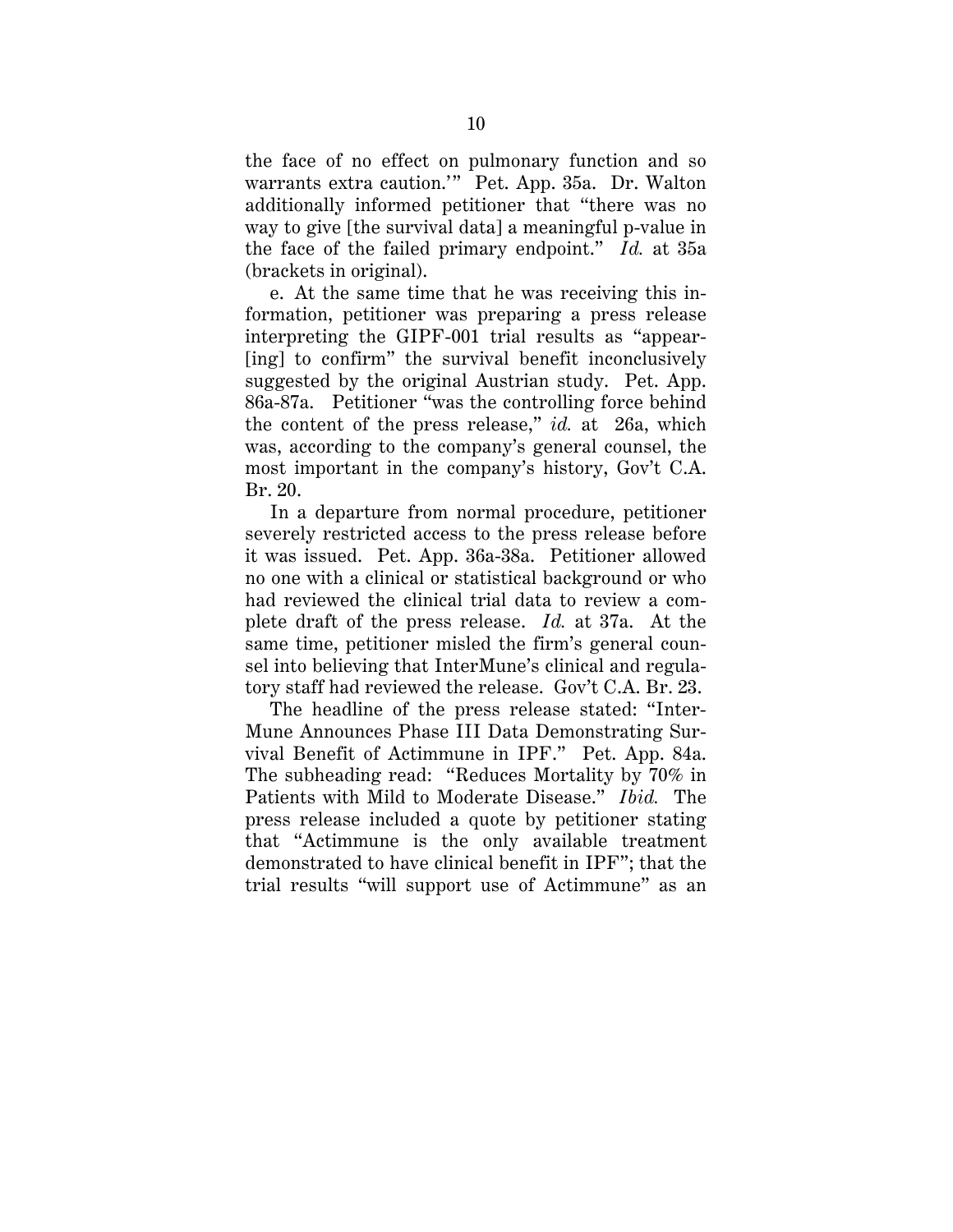IPF treatment; and that such use would "lead to peak sales in the range of \$400-\$500 million per year, enabling us to achieve profitability in 2004 as planned." *Id.* at 85a. In addition to stating that the data "appear[ed] to confirm" the original Austrian study, *id.* at 86a, the press release touted the "significant survival benefit" demonstrated by Actimmune in patients with mild to moderate IPF, reporting a p-value of 0.004 and characterizing the result as "statistically significant," *id.* at 84a. The press release did not make "any adjustment for context, including for secondary endpoints and post-hoc analyses." *Id.* at 28a-29a.

 results with a p-value less than 0.05 \* \* \* were statistically meaningful results." *Id*. at 29a. While the press release acknowledged that the study's primary endpoint was not statistically significant, it did not inform readers that the study had also missed all of its secondary endpoints. Pet. App. 85a; see *id.* at 25a. Rather, the acknowledgement regarding the missed primary endpoint was immediately followed by a statement that "[i]mportantly, Actimmune also demonstrated a strong positive trend in increased survival in the overall patient population, and a statistically significant survival benefit in patients with mild to moderate IPF." *Id.* at 86a. The press release omitted "any mention that the only observed only after InterMune engaged in retrospective analysis," and it did "not explain that the study protocol set out ten secondary endpoints—of which survival time was ranked as only the seventh most clinically relevant—and that all ten failed to produce

When Dr. Fleming first read the press release after it was issued, he was "stunned," finding it to be "a serious misrepresentation of the truth as [he] under-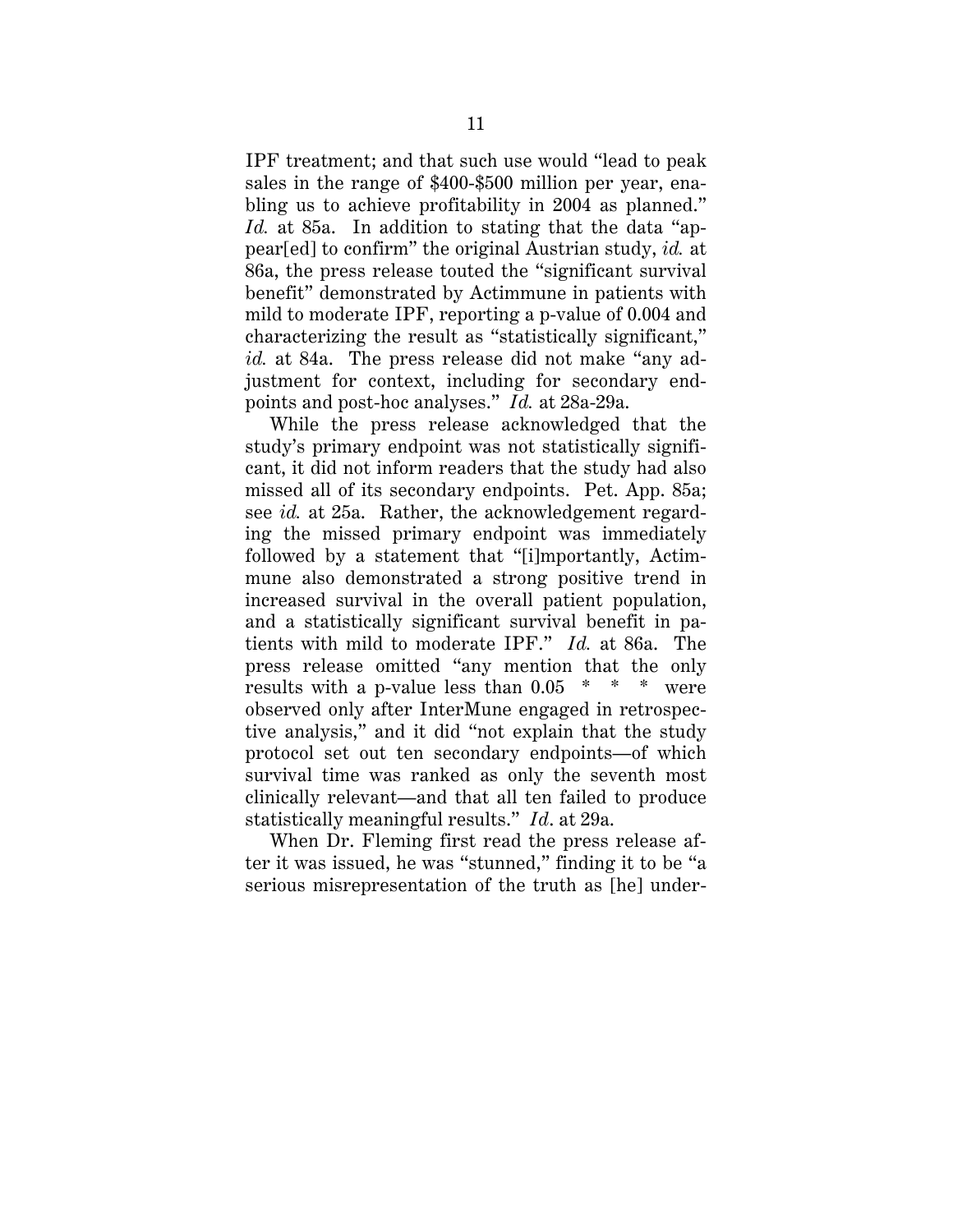<span id="page-15-0"></span> use to promote Actimmune as a treatment for IPF. Gov't C.A. Br. 27. stood it." Gov't C.A. Br. 26 (brackets omitted). He wrote a letter to InterMune harshly criticizing the press release. *Ibid.* When petitioner met with the chair of the steering committee responsible for designing the trial, petitioner was "very apologetic" about the press release and provided assurances that he would issue a second press release and that the "record w[ould] be set straight." C.A. Supp. E.R. 644, 646; Pet. App. 3a.<sup>1</sup> Although InterMune did eventually issue a second press release, it never retracted the first one, which InterMune's sales force continued to

2. A grand jury indicted petitioner on one count of misbranding of Actimmune, in violation of 21 U.S.C.  $331(k)$ ,  $333(a)(2)$  and  $352(a)$ , and one count of wire fraud, in violation of 18 U.S.C. 1343. Gov't C.A. Br. 4. The wire-fraud statute prohibits anyone who has "devised or intend[s] to devise any scheme or artifice to defraud" from making a wire transmission in interstate commerce "for the purpose of executing such scheme or artifice." 18 U.S.C. 1343.

Petitioner moved to dismiss the indictment on First Amendment grounds. Pet. App. 55a. Recognizing that the "the First Amendment does not shield fraud," the district court denied the motion. *Id.* at 63a (quoting *Illinois* v. *Telemarketing Assocs., Inc.*, 538

 $\overline{a}$ 

<sup>&</sup>lt;sup>1</sup> The press release had included a quote from the steering- benefit is very compelling." Pet. App. 85a; see Gov't C.A. Br. 10. Dr. Raghu explained that he did not have the actual data from the ment based on petitioner's positive description of the data. Gov't committee chair, Dr. Ganesh Raghu, stating that "[t]he mortality clinical trial before the press release and that he made that state-C.A. Br. 25 n.14.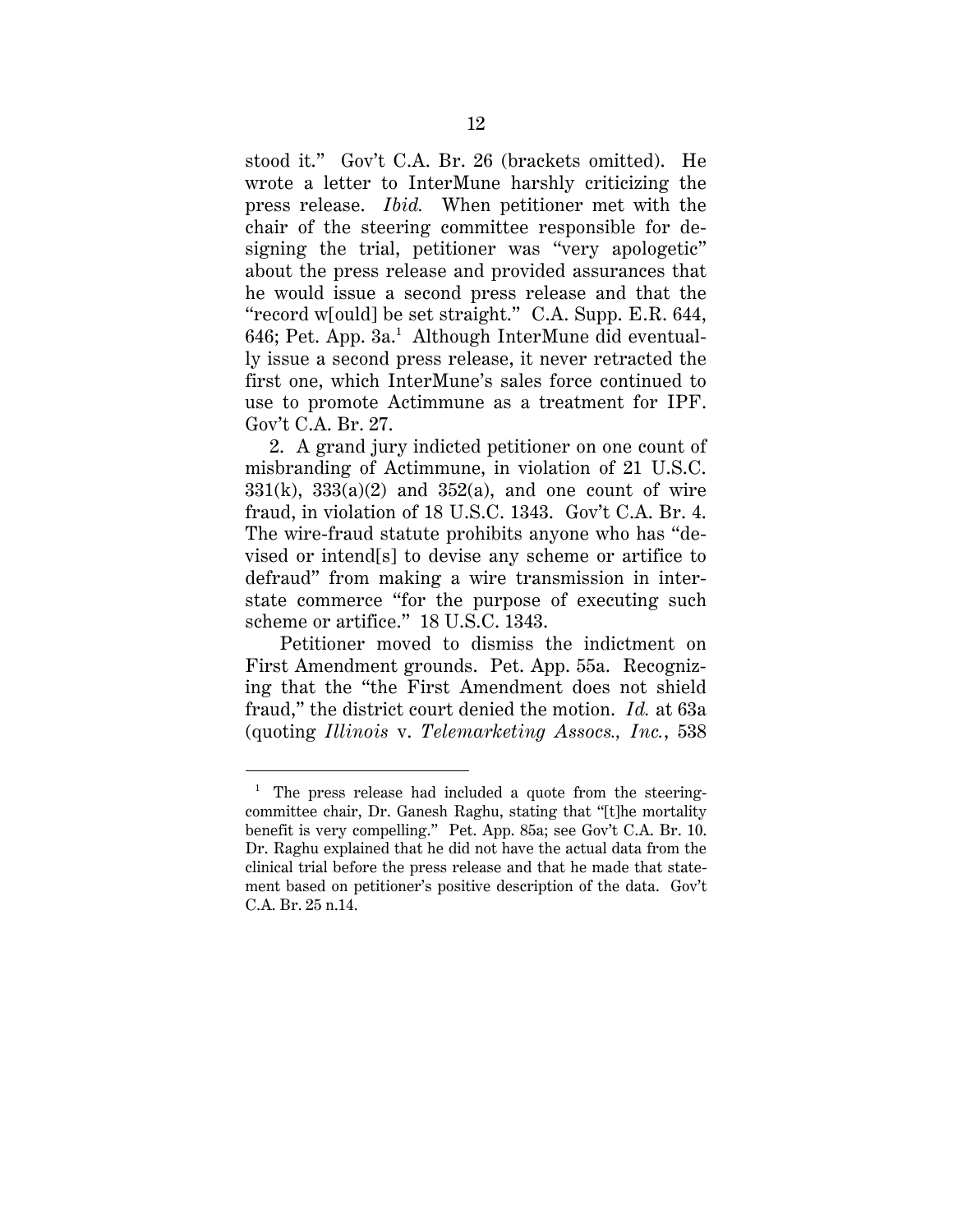Br. 5. U.S. 600, 612 (2003)); see Pet. App. 55a-81a. The jury found petitioner guilty on the wire fraud charge and acquitted him on the misbranding charge. Gov't C.A.

 yses, p-values are unreliable." *Id.* at 28a. The court The district court denied petitioner's motion for post-trial relief, recognizing that "the government met its burden of proof, and did so convincingly." Pet. App. 39a; see *id.* at 9a-54a. The district court found "sufficient evidence for the jury to conclude beyond a reasonable doubt that multiple statements contained in the press release were false or fraudulent." *Id.* at 27a-28a. First, the jury could validly have found that the press release's headline (which claimed that the Phase III data "demonstrat[ed] a survival benefit") was "objectively untrue," in light of testimony that the secondary endpoint of survival failed to achieve statistical significance. *Id.* at 28a. Second, "the jury could have found that [petitioner's] choice of words in the press release implied causation between Actimmune and the survival of IPF patients, when the data from the study objectively did not establish any such certain and/or verifiable relationship," in light of the "credible testimony that in clinical trials with multiple endpoints, where the primary endpoint is missed, and where researchers conduct post-hoc subgroup analobserved that this "falsity" was "[m]agnif[ied]" by the "complete omission" of any acknowledgment that the reported p-values were the result of post hoc analysis and that "at the time of the press release there was no publically available data for the GIPF-001 such that interested individuals could verify the results." *Id.* at 29a. Finally, the jury could have concluded that the press release "as a whole" was false or fraudulent, in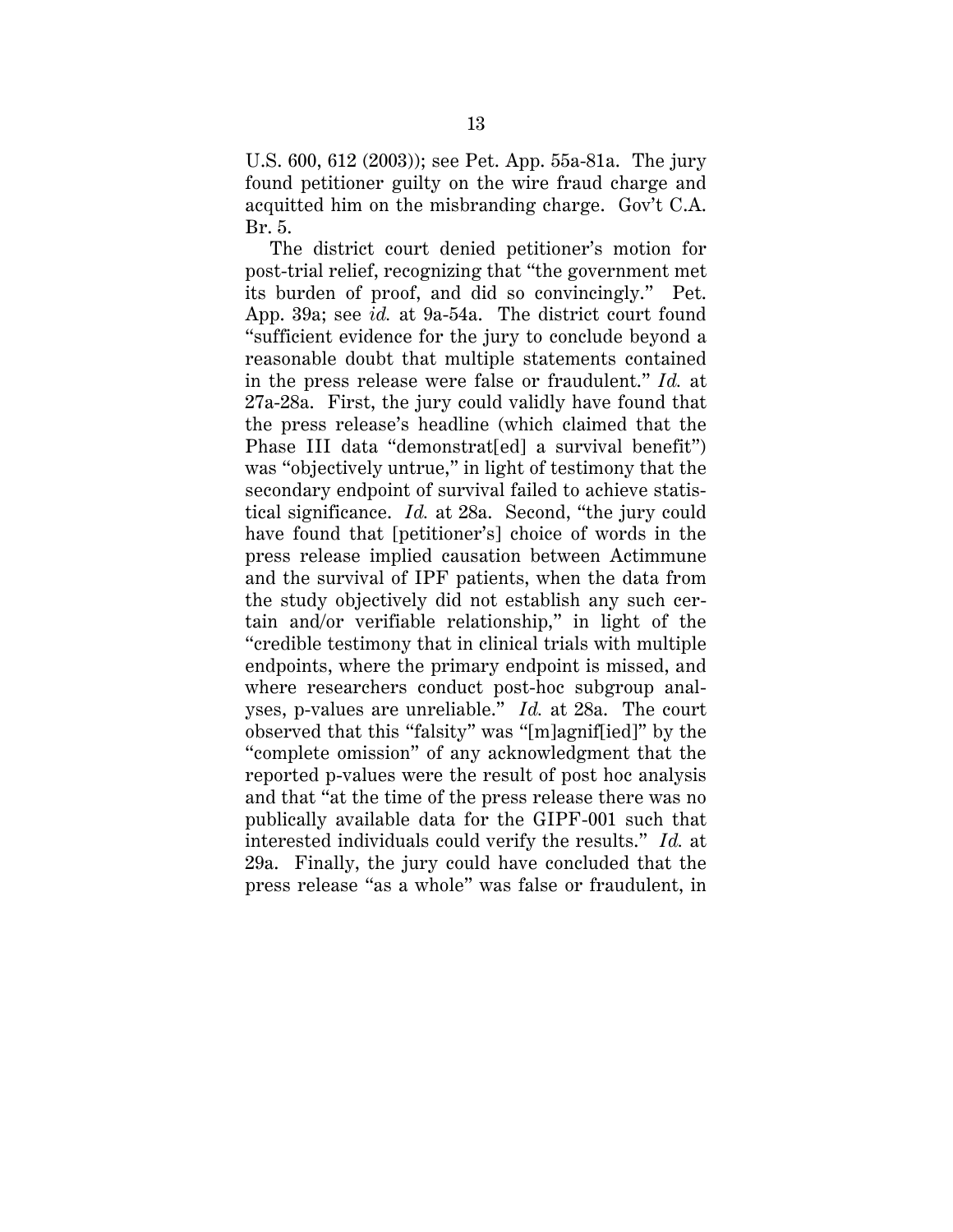points." *Id.* at 30a. The court acknowledged that a that it "describe[d] the study as a success" when "the overwhelming, undisputed evidence at trial" showed that the "study was a failure," in that it "missed its primary endpoint as well as all ten secondary endpharmaceutical company is permitted to put a "positive spin" on the results of a clinical trial, so long as it is done with "candor and disclosure," but stressed that "the jury could have found that the press release [here] was so optimistic, in the face of the trial's objective failure, that it constituted fraud." *Id.* at 30a.

The district court also found sufficient evidence of knowledge of falsity and intent to defraud. Pet. App. 34a-38a. The court recounted testimony showing that petitioner was informed that the trial had missed all its primary and secondary endpoints and that the post hoc subgroup analyses were unreliable. *Id.* at 34a-36a. It also noted that "the efforts engaged in by [petitioner] to prevent certain individuals, both outside and inside InterMune, from reviewing the press release serves as powerful circumstantial evidence of his intent to defraud, as well as his knowledge of falsity." *Id.* at 36a. The court additionally emphasized petitioner's strong financial motivation to portray the clinical trial as a success. *Id.* at 36a-38a.

Based on the evidence of petitioner's fraud, and again recognizing that "the First Amendment does not protect fraud," the district court also rejected petitioner's renewed argument that his statements were protected by the First Amendment. Pet. App. 40a (internal quotation marks and citations omitted). The district court also rejected petitioner's argument that his conviction violated due process because he lacked fair notice that his conduct was criminal. *Id.* at 41a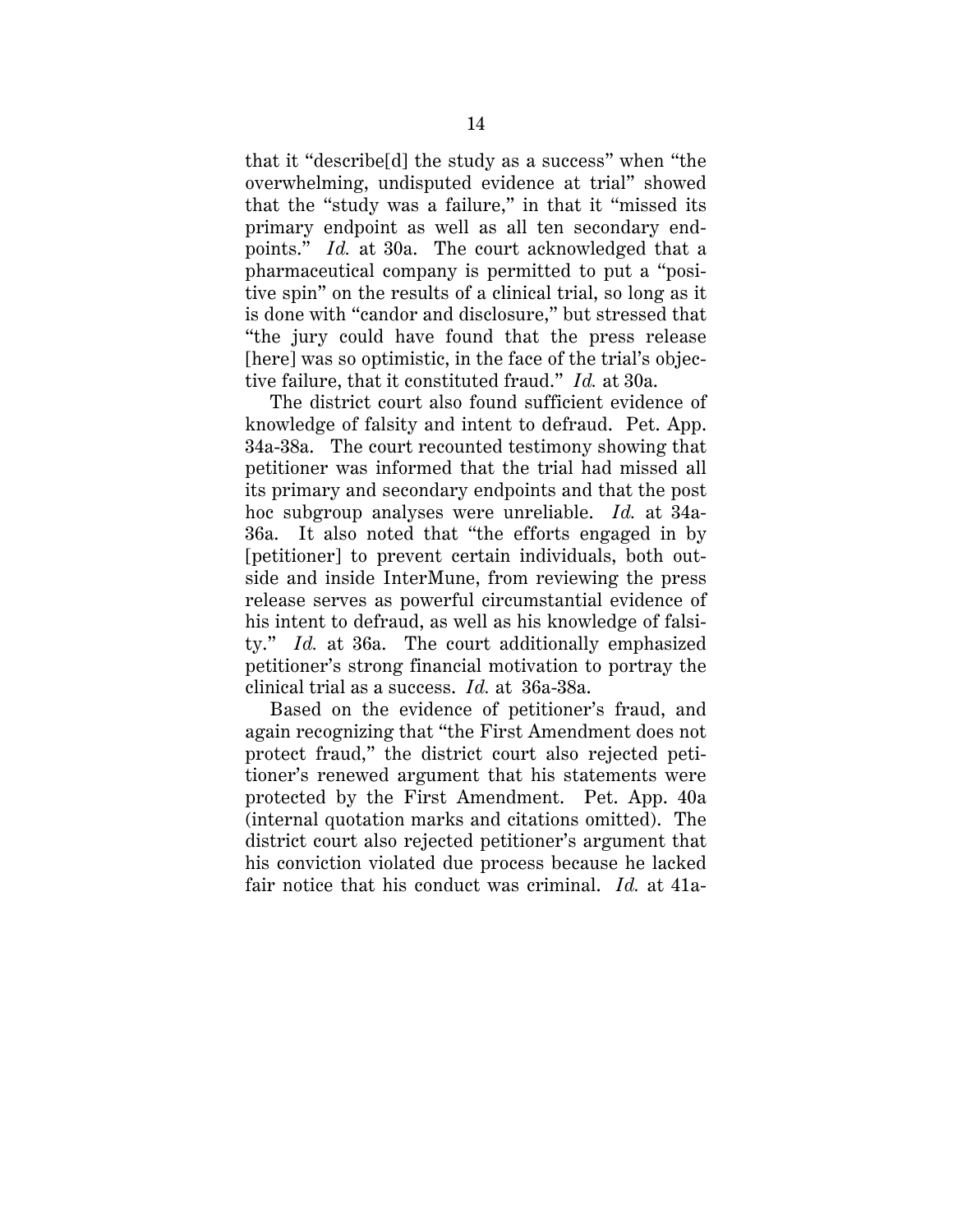44a. The court explained that "[t]o contend that [petitioner] was not on notice that [he might face wirefraud liability] if he lied in a press release about the success of [a] clinical trial for a drug that might have sales as high as \$500 million per year is simply ludicrous." *Id.* at 42a. Petitioner was sentenced to three years' probation, with six months of home confinement, and a \$20,000 fine. Gov't C.A. Br. 5.

3. The court of appeals affirmed in an unpublished memorandum opinion. Pet. App. 1a-8a.

 the jury, establish the core constitutional facts." *Id.*  The court rejected petitioner's First Amendment challenge to his conviction. Pet. App. 2a-6a. The court reviewed that challenge in two steps: (1) a deferential review of the sufficiency of the evidence, and (2) a determination "whether the facts, as found by at 2a. The court explained that because "the First Amendment does not protect fraudulent speech," *ibid.*  (citing *United States* v. *Alvarez*, 132 S. Ct. 2537, 2544 (2012) (plurality opinion)), "the core constitutional issue" was "whether the facts the jury found establish that the Press Release was fraudulent," *id.* at 2a-3a.

On the first step, the court of appeals found sufficient evidence to support the conviction. Pet. App. 3a-4a. It observed, *inter alia*, that "[a]t trial, nearly everybody actually involved in the GIPF-001 clinical trial testified that the Press Release misrepresented GIPF-001's results," *id.* at 3a; that petitioner had stated his intent to "cut the data and slice it until he got the kind of results he was looking for," *id.* at 4a (internal quotation marks omitted); and that even petitioner himself had been "'very apologetic' about the Press Release's misleading nature," *id.* at 3a. On the second step, the court determined that, "upon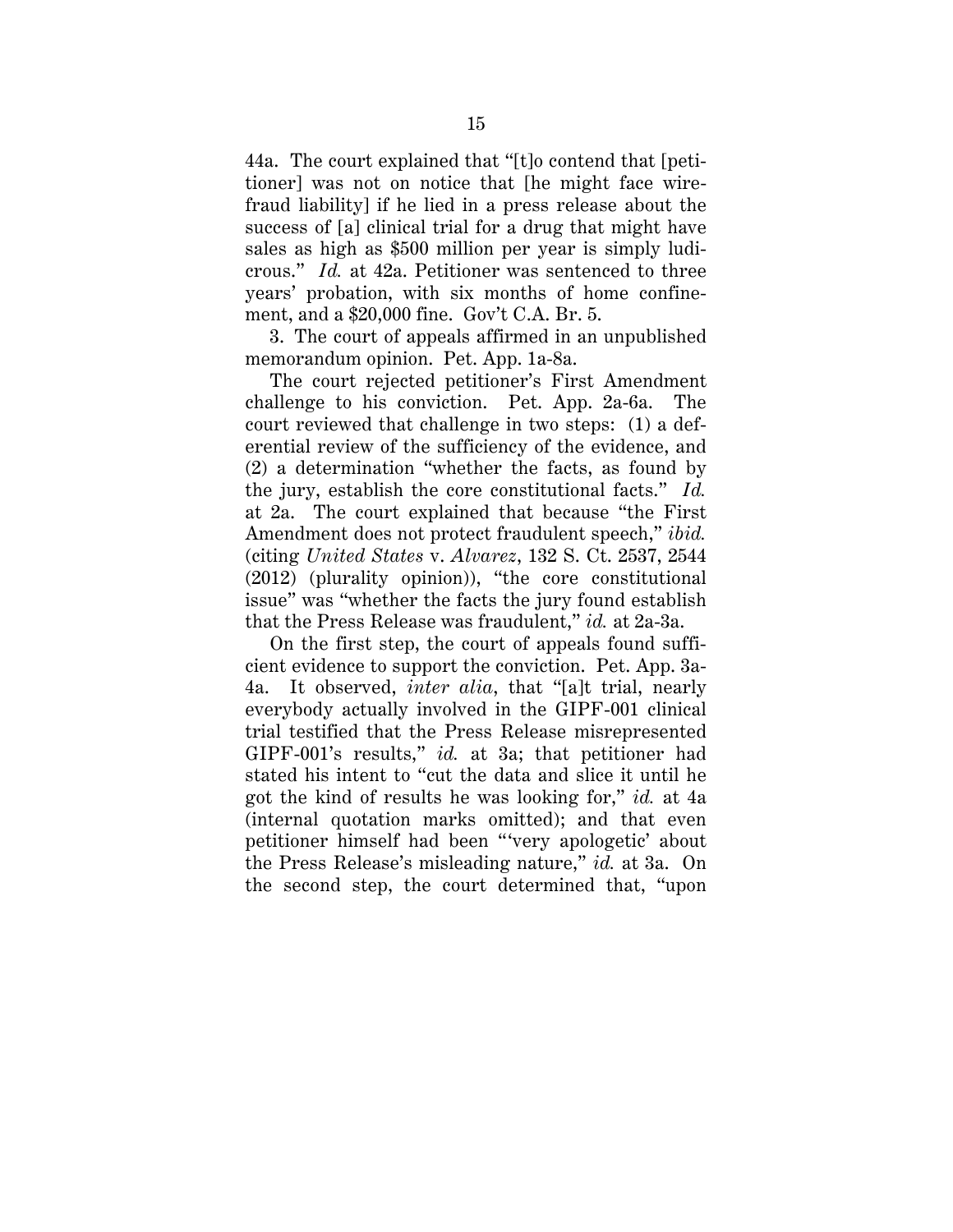<span id="page-19-0"></span> it never considered." *Ibid.* independent review of the record," petitioner's conviction satisfied the First Amendment. *Id.* at 5a. The court of appeals explained that, "[c]ritically," petitioner "presented the evidence that most firmly supported his case" (namely, expert declarations regarding the significance of p-values and post-hoc subgroup analyses, see Gov't C.A. Br. 51) "for the first time at sentencing." Pet. App. 5a n.2. The court of appeals declined to "reverse the jury's verdict based on evidence

The court of appeals next rejected petitioner's argument that the press release was part of a "genuine debate[]" about the efficacy of a drug and should thus fall outside the scope of the wire-fraud statute. Pet. App. 5a-6a. The court of appeals acknowledged that "genuine debates of any sort are, by definition, not fraudulent," but reasoned that petitioner's "request that we reverse his conviction because he was engaging in a genuine scientific debate is hardly different than arguing that he is innocent." *Id.* at 6a. The court further observed that the government need not prove, as a prerequisite to fraud liability, that a statement is "universally considered objectively false," but instead need only prove that it involves a "'dishonest method or scheme,'" or "any 'trick, deceit, chicane or overreaching.'" *Id.* at 5a-6a (quoting *Carpenter* v. *United States*, 484 U.S. 19, 27 (1987)) (brackets omitted). The court of appeals concluded, contrary to petitioner's contention, that *American School of Magnetic Healing* v. *McAnnulty*, 187 U.S. 94 (1902), "does not categorically prohibit fraud prosecutions for statements about the efficacy of a particular drug," noting that this Court has in fact deemed it "'obvious'" that "'false and fraudulent representations may be made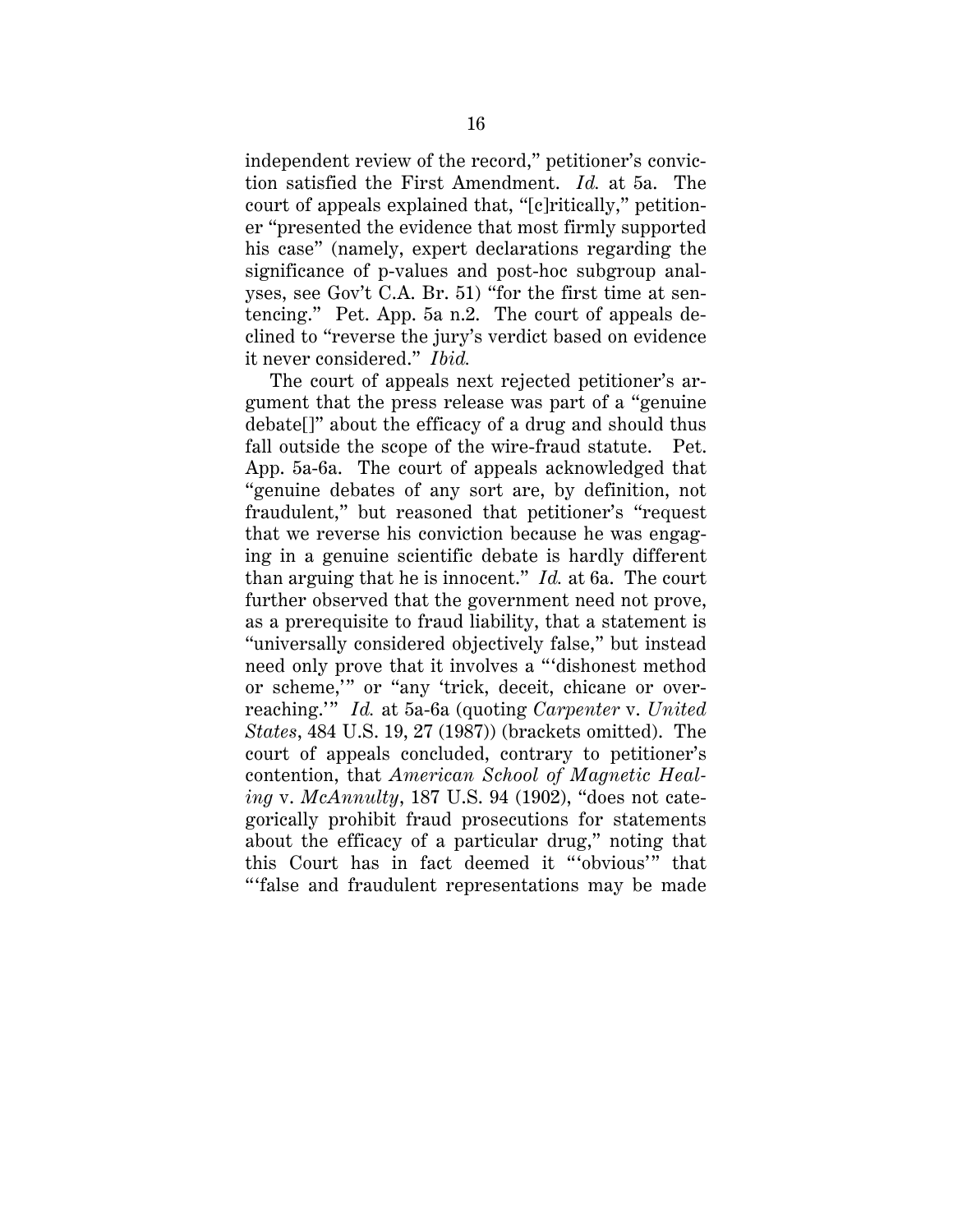<span id="page-20-0"></span>with respect to the curative effect of substances.'" Pet. App. 5a (quoting *Seven Cases* v. *United States*, 239 U.S. 510, 517 (1916)).

The court of appeals additionally rejected petitioner's due process argument, noting that it "is essentially a re-dressing of his First Amendment and *McAnnulty* arguments, so it too must fail." Pet. App. 6a. The court concluded that "[a]n ordinary person would have understood that if he made misleading statements in a press release with the specific intent to defraud he would be subject to the wire fraud statute." *Ibid.* (internal citation omitted).

### **ARGUMENT**

Relying on a characterization of the record that the court of appeals expressly rejected as tantamount to a claim of factual innocence—namely, that he was convicted merely for drawing a "conclusion" about which "scientists may reasonably disagree," Pet. i petitioner contends (Pet. 15-35) that his wire-fraud conviction exceeded the scope of 18 U.S.C. 1343, violated the First Amendment, and was inconsistent with due process. Those contentions lack merit. The court of appeals correctly affirmed petitioner's conviction; its result and reasoning do not conflict with any decision of this Court or any other court of appeals; and no further review of its unpublished memorandum disposition is warranted.

1. a. As both courts below correctly concluded, the record in this case was sufficient to convict petitioner of wire fraud, in violation of 18 U.S.C. 1343. The evidence showed that petitioner, despite being repeatedly told that the GIPF-001 trial was a failure, ordered that the unblinded clinical trial data be re-analyzed multiple times in a search for any positive result to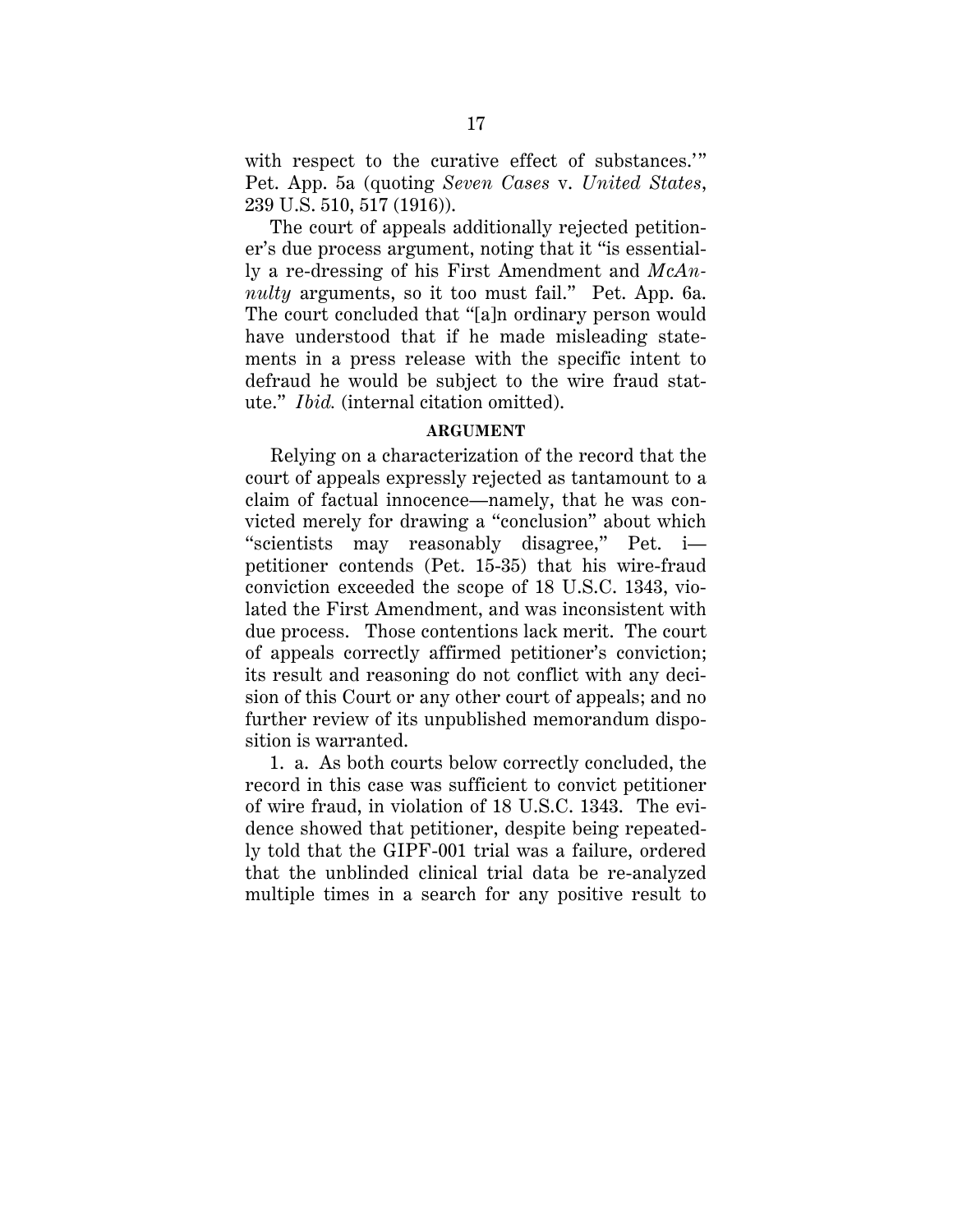<span id="page-21-0"></span>report. Pet. App. 3a-4a; 13a-38a. When he finally found what he was looking for, he crafted a press release—which he did not allow his scientists to review—portraying the double-blind trial as a success. *Id.* at 26a, 36a-38a, 84a-90a. The press release touted "a statistically significant survival benefit" in certain patients that "appear[ed] to confirm" the earlier suggestion of the Austrian study. *Id.* at 86a. The press release did not provide any indication that the reported positive results were the product of the sort of unblinded post hoc analysis that, according to the evidence, is generally considered to be unreliable. *Id.*  at 84a-90a; see *id.* at 19a-23a.

Even assuming individual statements in the press release could be deemed literally true in isolation, the jury was entitled to conclude that, in context, and in light of what was omitted, petitioner's statements were misleading. See *Donaldson* v. *Read Magazine, Inc.*, 333 U.S. 178, 188-189 (1948) ("Advertisements as a whole may be completely misleading although every sentence separately considered is literally true. \* \* \* Questions of fraud may be determined in the light of the effect advertisements would most probably produce on ordinary minds."). As the court of appeals observed, "[a]t trial, nearly everybody actually involved in the GIPF-001 clinical trial testified that the Press Release misrepresented GIPF-001's results," and even petitioner himself "was 'very apologetic' about the Press Release's misleading nature." Pet. App. 3a.

b. Contrary to petitioner's assertion (Pet. 14), he was not convicted for "express[ing] a scientific conclusion about which reasonable minds can differ." The court of appeals in fact expressly acknowledged that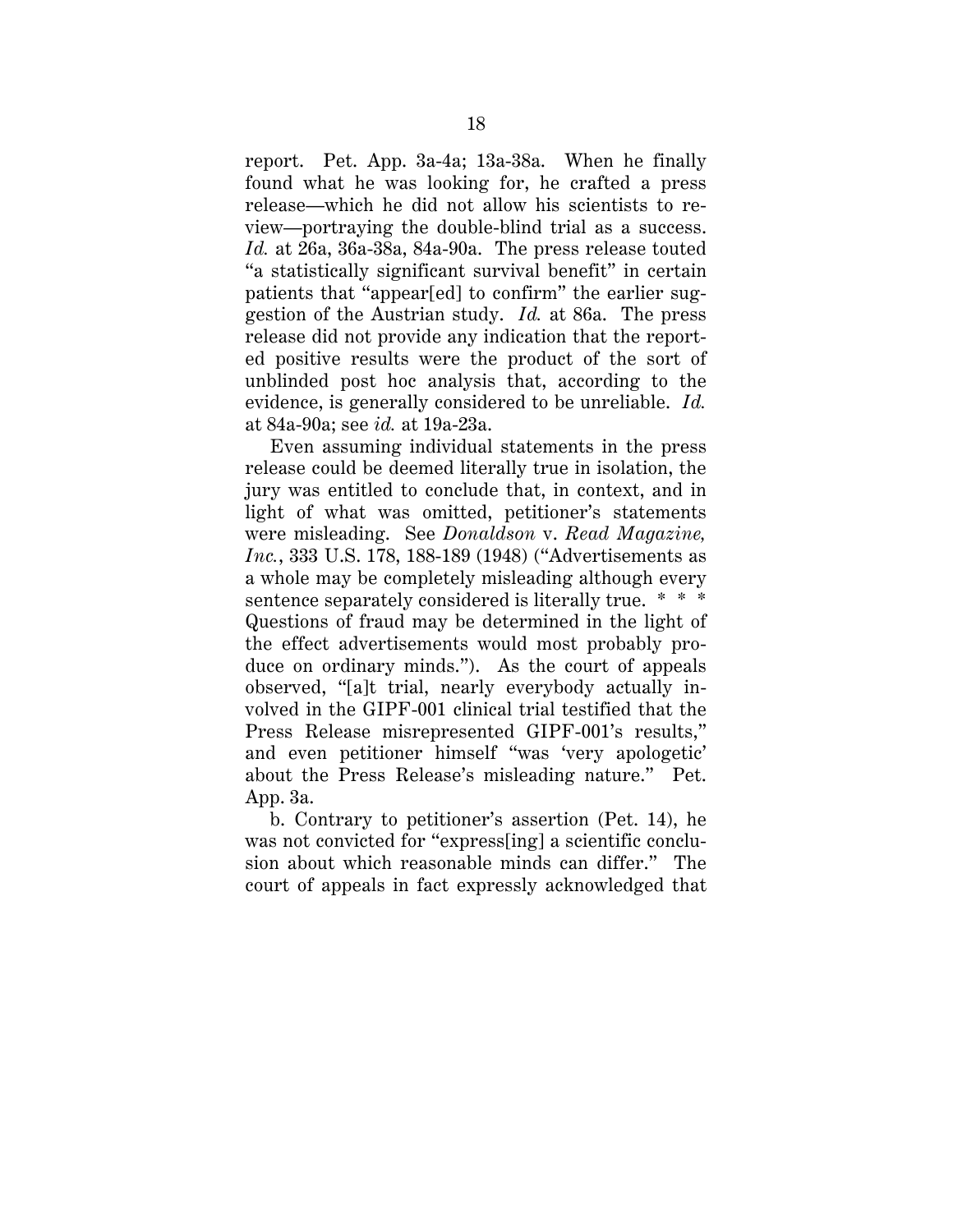"genuine debates of any sort are, by definition, not fraudulent." Pet. App. 6a. Petitioner was convicted not for engaging in such debate, but instead for deliberately crafting a press release to mislead readers into believing that the reported result was a statistically significant conclusion of a double-blind trial, rather than a post hoc analysis generated only after intentional repackaging of the data. See *id.* at 20a-23a. The press release did not simply put a "positive spin" on results open to multiple interpretations, but lacked the basic "candor and disclosure" necessary to understand the unreliable methodology underlying the conclusions it presented. *Id.* at 30a.

To the extent that petitioner and his amici now claim that members of the scientific community would, in fact, have considered the press release an entirely non-misleading way of presenting the results of the study, they rely on facts outside the evidence heard by the jury. At trial, petitioner chose not to present a single witness qualified to discuss medical or statistical issues who disputed the testimony of the government witnesses on the unreliability of the post hoc subgroup analyses and the misleading nature of the press release. Gov't C.A. Br. 40-41, 58-59. Although petitioner later, at sentencing, submitted declarations that challenged some of the statements by the government's witnesses, those declarations were neither part of the defense's case nor subject to crossexamination. *Id.* at 51.<sup>2</sup> The court of appeals properly disregarded that evidence on the ground that it would be improper to "reverse the jury's verdict based on evidence it never considered." Pet. App. 5a n.2. It

 $\overline{a}$ 

 trial in support of a motion to dismiss. See Pet. App. 70a. <sup>2</sup> The same is true of a declaration petitioner submitted before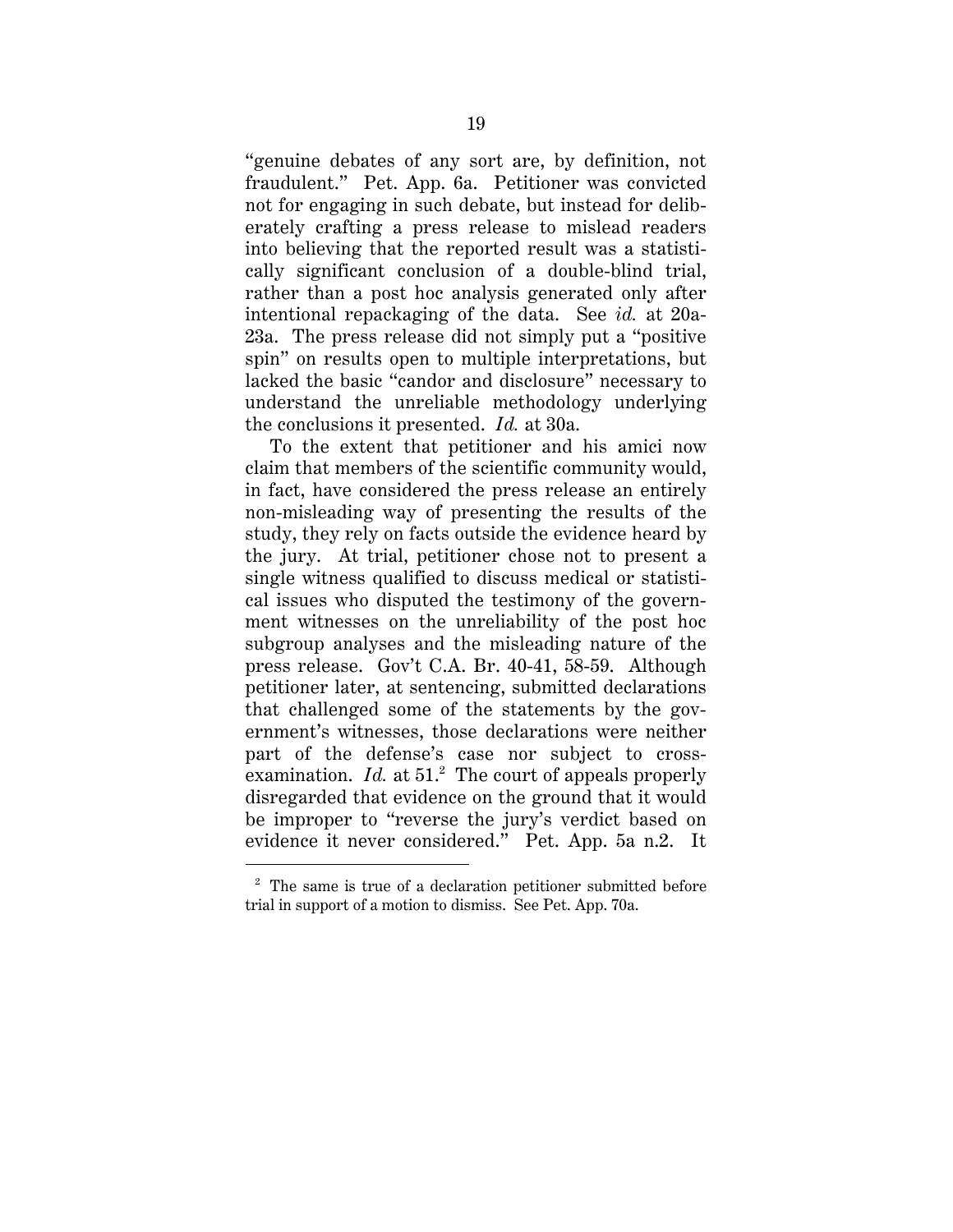would be similarly improper to overturn the jury's verdict based on representations about scientific standards that appear in the appellate briefs of petitioner and his amici, which likewise were not presented or tested at trial. In any event, the post-trial declarations at most took the view that a survival benefit was a defensible inference from inconclusive data. C.A. Supp. E.R. 1311-1312, 3852-3853, 3900-3901, 5240- 5241, 5255-5256, 5259, 5446. That is not the same as saying—as the press release did—that the benefit had been proven by the data. Pet. App. 86a.

Petitioner also errs in characterizing this case (*e.g.*, Pet. 15) as a governmental effort to enforce compliance with the FDA's own scientific views. The two primary witnesses that presented evidence on proper practices in biostatistics were Drs. Crager and Fleming, both of whom worked directly with petitioner on the clinical trial at issue in this case. Pet. App. 18a-23a. Although Dr. Fleming happens also to be a special FDA consultant, he was a member of the clinical trial's Data Monitoring Committee and was not representing the FDA in his testimony in this case. In any event, if petitioner believed that the testimony of Drs. Crager and Fleming about scientific protocols (which was consistent with the testimony of other witnesses) simply presented contestable opinion on scientific principles, he should have introduced evidence to that effect at trial.

c. Petitioner's contention (Pet. 25-26) that the result in this case conflicts with either the government's brief, or this Court's decision, in *Matrixx Initiatives, Inc.* v. *Siracusano*, 131 S. Ct. 1309 (2011), is misconceived. In *Matrixx*, the government argued, and this Court held, that adverse event reports associated with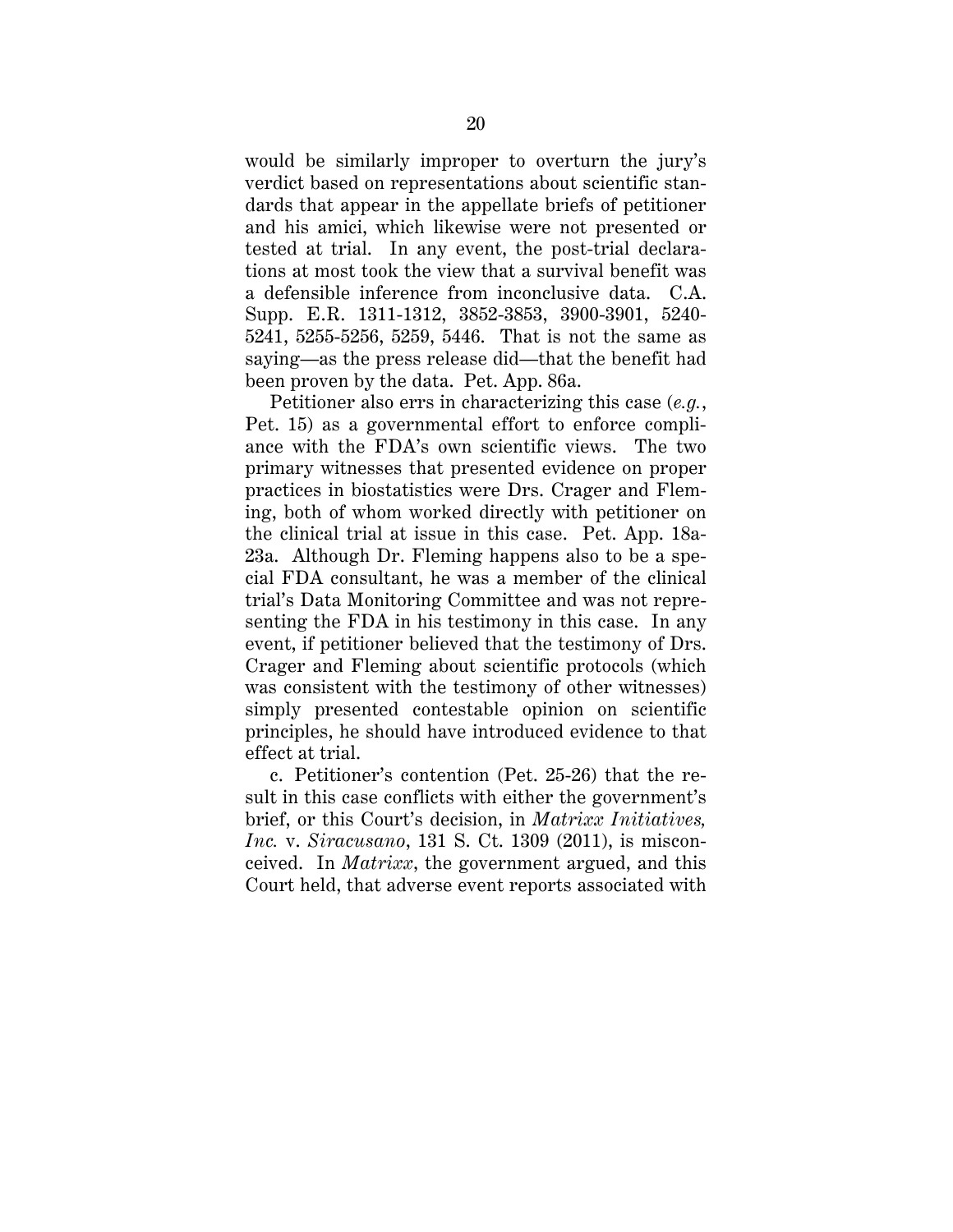<span id="page-24-0"></span>the use of a company's drug can be considered material information that the company is required to disclose, even if the adverse event reports do not provide statistically significant evidence that the drug causes harm. *Id.* at 1313-1314. Nothing in the Court's opinion, or the government submission, suggested that all statistically insignificant associations or effects noted in analysis of a study are automatically reasonable inferences or debatable matters of opinion. Rather, the Court disavowed any "attempt to define  $*$ what constitutes reliable evidence of causation," and instead noted that a variety of factors may be considered. *Id.* at 1319-1320. Petitioner makes no attempt to show that those factors favored him here. At all events, neither the Court's decision nor the government's brief remotely embraced the idea that drug manufacturers may misleadingly present the results of a clinical trial as conclusively positive when the evidence establishes they are not. That is the unlawful conduct for which petitioner was convicted in this case.

 94 (1902). *McAnnulty* held that a civil mail-fraud are not capable of proof as to their falsity." *Id.* at d. Petitioner is wrong to suggest (Pet. 15-16) that the court of appeals' decision conflicts with *American School of Magnetic Healing* v. *McAnnulty*, 187 U.S. statute permitting the postmaster to refuse to deliver fraudulent materials did not apply to materials about the ability of the mind to heal the human body, reasoning that the statute "evidently do[es] not assume to deal with mere matters of opinion upon subjects which 104; see *id.* at 100 n.1, 103. As just discussed, petitioner in this case was not convicted for stating an opinion "not capable of proof as to [its] falsity." In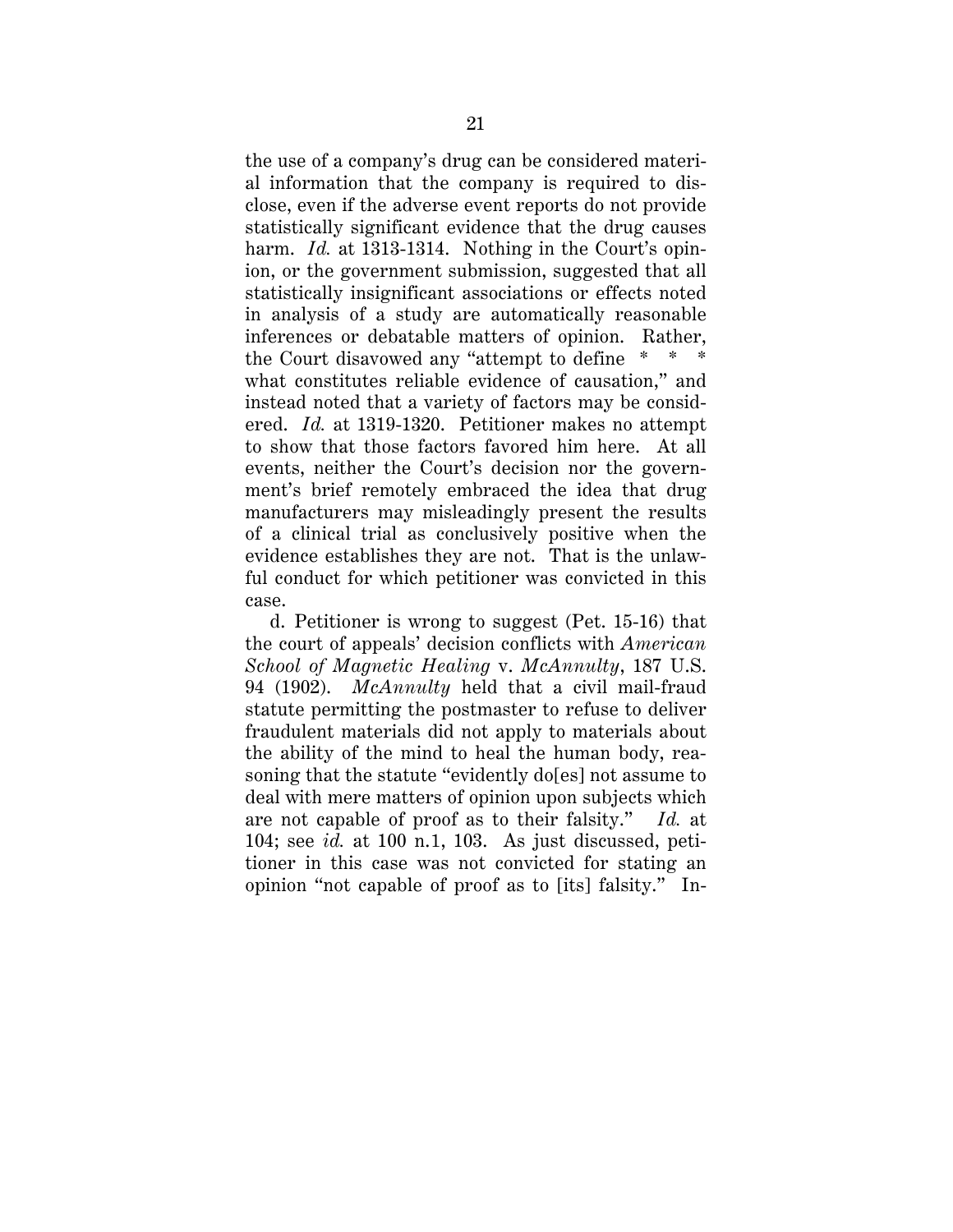<span id="page-25-0"></span>stead, he was convicted for presenting the results of a clinical trial in a manner deliberately designed to conceal the unreliable way in which those results were procured.

 good faith in their statements." *Id.* at 517-518. In any event, as the court of appeals correctly recognized (Pet. App. 5a), nothing in *McAnnulty* categorically immunizes statements relating to clinical drug trials from criminal liability for fraud. To the contrary, in a later case involving the misbranding of a drug as "'effective for pneumonia,'" this Court found it "obvious" that "false and fraudulent representations may be made with respect to the curative effect of substances." *Seven Cases* v. *United States*, 239 U.S. 510, 514, 517 (1916). The Court rejected the proposition that the seller of a drug has an unfettered "right to give his views regarding the effect of his drugs," explaining that "persons who make or deal in substances or compositions, alleged to be curative, are in a position to have superior knowledge and may be held to

 than the product could actually have." *Reilly* v. In subsequent cases, this Court has repeatedly reaffirmed that "a difference of opinion as to whether a product had any value at all d[oes] not bar a fraud order based on claims of far greater curative powers *Pinkus*, 338 U.S. 269, 273 (1949) (discussing *Leach* v. *Carlile*, 258 U.S. 138, 139 (1922)). In *Reilly* v. *Pinkus*, *supra*, for example, the Court rejected a broad reading of *McAnnulty* as "bar[ring] a finding of fraud whenever there is the least conflict of opinion as to curative effects of a remedy." 338 U.S. at 273-274. The Court instead concluded that an advertisement about a product's weight-reducing properties could be found fraudulent "even if we assume that medical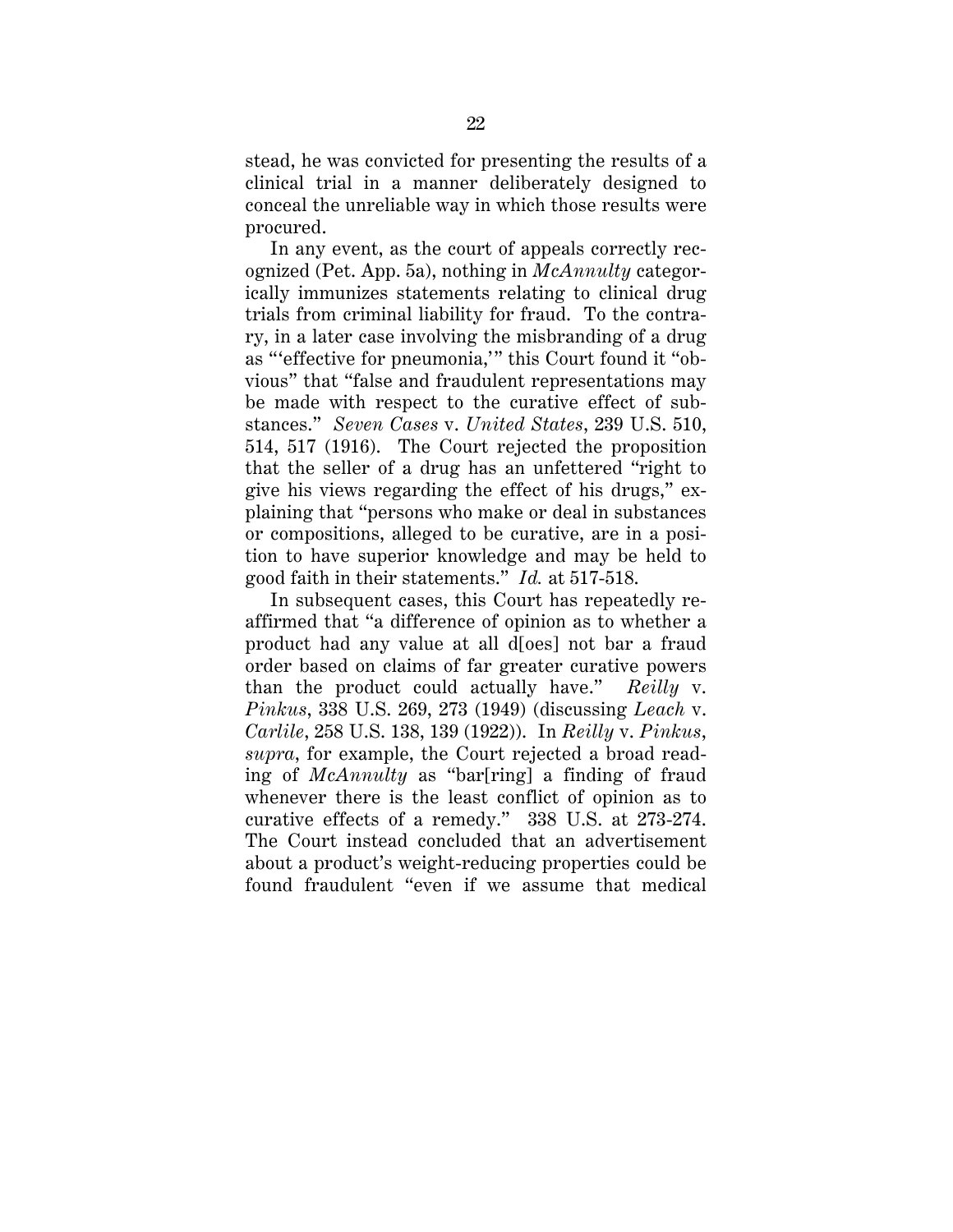<span id="page-26-0"></span>opinion is yet in a state of flux on this question." *Id.* at 274; see *id.* at 275 (declining to affirm postmaster's fraud finding due to procedural error).

e. This decision below also does not conflict with any of the decisions in other circuits cited by petitioner and his amici. Petitioner cites (Pet. 16-17) three Sixth and Eighth Circuit cases, the most recent of which is 85 years old, stating that fraud cannot be predicated on a difference of opinion or on opinions honestly held. See *Stunz* v. *United States*, 27 F.2d 575, 578-579 (8th Cir. 1928); *Bruce* v. *United States*, 202 F. 98, 105 (8th Cir. 1912); *Harrison* v. *United States*, 200 F. 662, 665 (6th Cir. 1912) (involving the sale of home appliances). As discussed, however, petitioner here was not convicted for stating his opinion on a debatable scientific matter, but for authoring a press release that intentionally presented an unjustifiably skewed subset of data in a manner calculated to mislead.<sup>3</sup> The court of appeals expressly recognized, in accord with the cases cited by petitioner, that "genuine debates of any sort are, by definition, not fraudulent." Pet. App. 6a.

Petitioner similarly errs in suggesting (Pet. 17-19), that the decision below conflicts with the Second Circuit's decision in *ONY, Inc.* v. *Cornerstone Therapeutics, Inc.*, 720 F.3d 490 (2013). That case addressed the circumstances in which "a statement in a scientific article reporting research results" can give rise to a claim of false advertising under the Lanham Act, 15

 $\overline{a}$ 

 the proposition that "reasonable scientific opinions are not action-<sup>3</sup> The reliance of one of petitioner's amici on more recent Seventh Circuit decisions (none of which are wire-fraud prosecutions) for able if they are the subject of good faith debate," PhRMA Amicus Br. 15, is misplaced for similar reasons.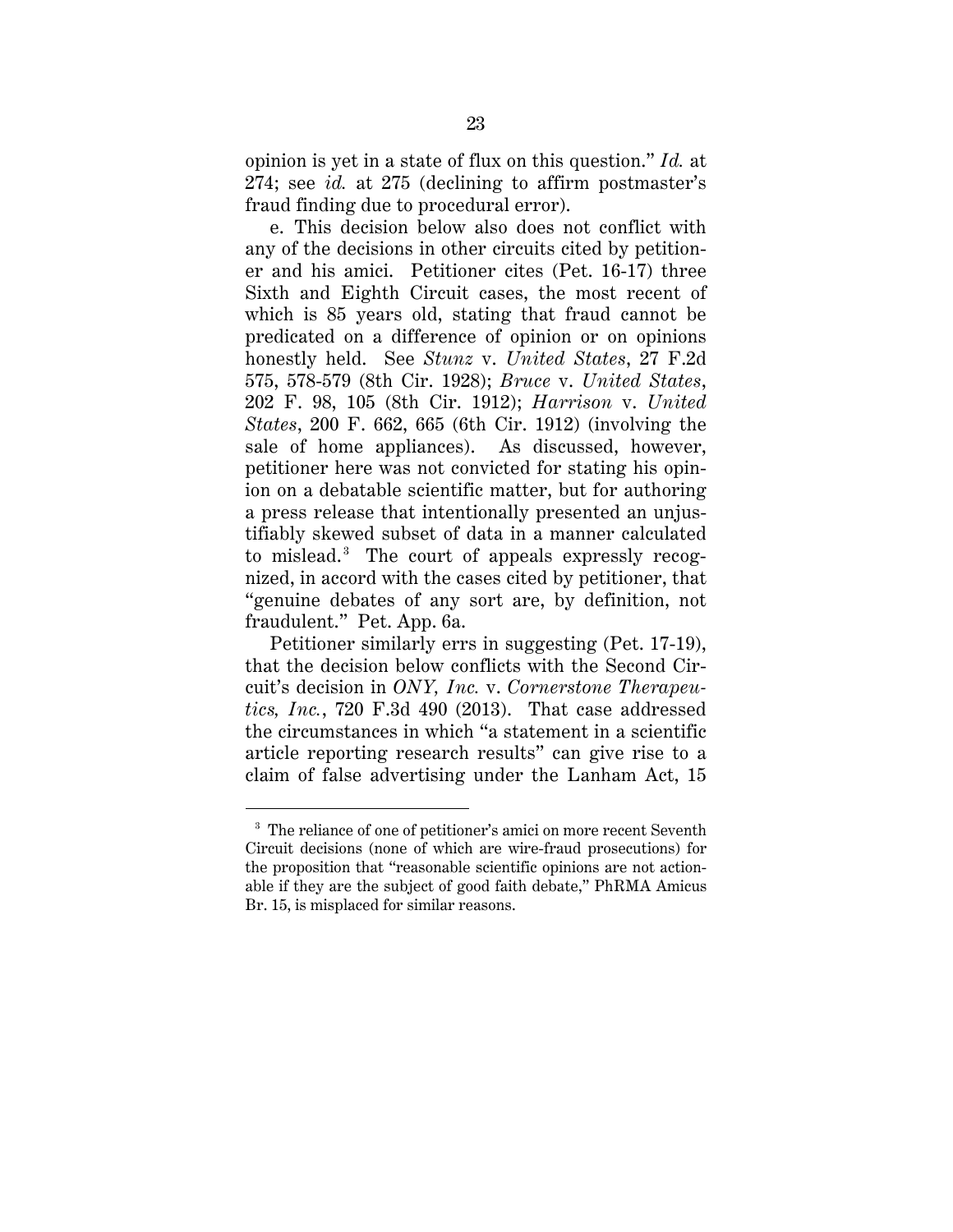<span id="page-27-0"></span> tising under the Lanham Act." *Id.* at 498 (emphasis U.S.C. 1501 *et seq*. 720 F.3d at 492. The court held that "to the extent a speaker or author draws conclusions from non-fraudulent data, *based on accurate descriptions of the data and methodology underlying those conclusions*, on subjects about which there is legitimate ongoing scientific disagreement, those statements are not grounds for a claim of false adveradded). Assuming the Second Circuit would apply that same standard to a wire-fraud prosecution, it would not benefit petitioner here. Unlike in *ONY*, where the "authors readily disclosed the potential shortcomings of their methodology," *ibid.*, the press release here did not contain "accurate descriptions of the data and methodology underlying [petitioner's] conclusions," *ibid.*, but instead withheld important information about the use of multiple rounds of unblinded post hoc analysis to obtain the desired results after the initial trial had failed. Cf. *id.* at 494-495 (noting that the authors in *ONY* published in a peerreviewed journal before issuing a press release, and that the article had specifically addressed an objection based on "the retrospective nature of the study"). The Second Circuit's decision in *ONY* accordingly provides no basis for this Court to review the first question presented in this case.

 fraud." *Illinois* v. *Telemarketing Assocs., Inc.*, 538 *United States* v. *Stevens*, 559 U.S. 460, 468 (2010). 2. Petitioner's argument (Pet. 21-27) that his conviction violates the First Amendment likewise does not warrant certiorari. This Court has repeatedly recognized that the First Amendment "does not shield U.S. 600, 612 (2003); see, *e.g.*, *United States* v. *Alvarez*, 132 S. Ct. 2537, 2544 (2012) (plurality opinion);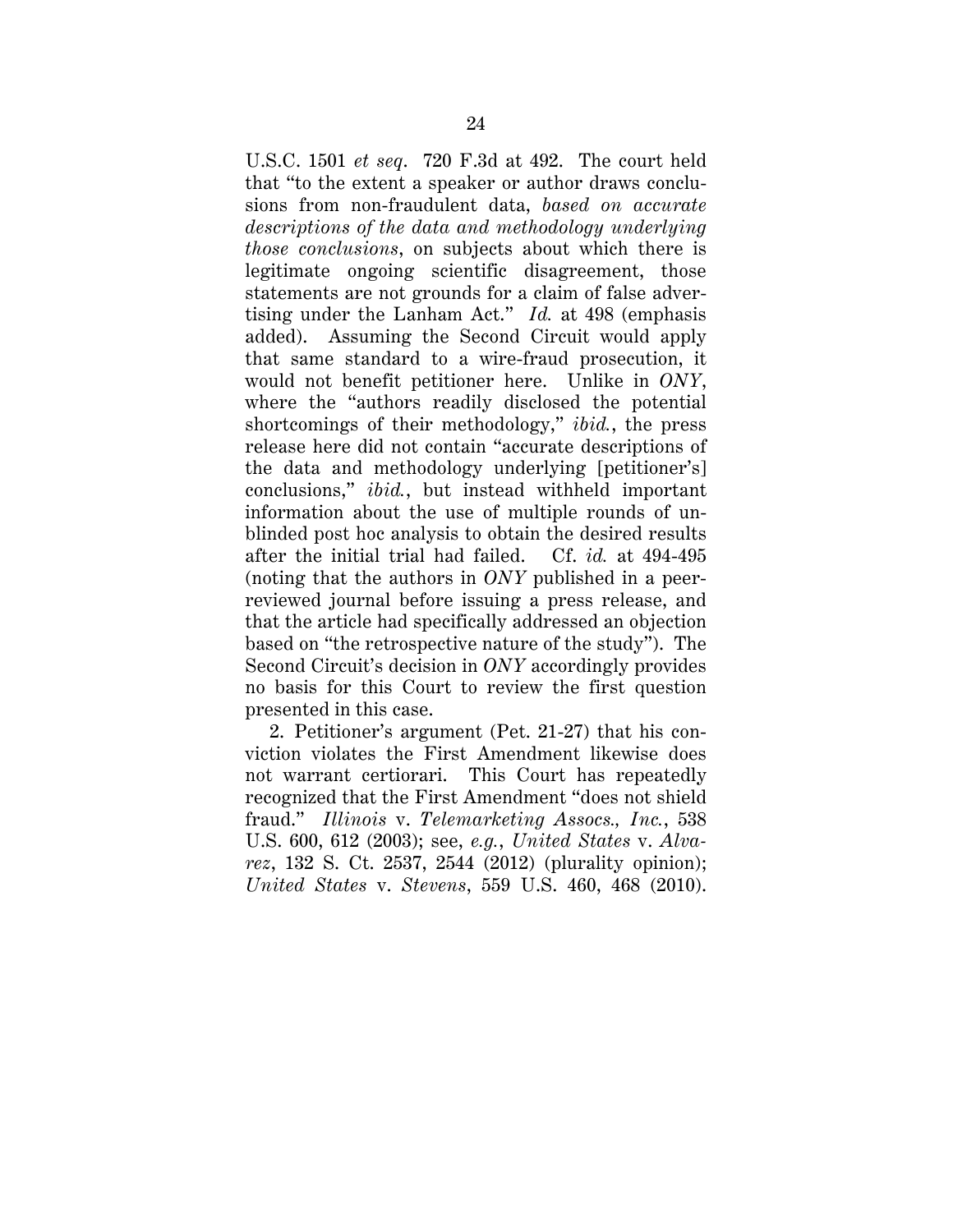<span id="page-28-0"></span>Petitioner contends (Pet. 23), however, that even when sufficient evidence supports a jury's finding beyond a reasonable doubt that a defendant has made fraudulent statements, a defendant who invokes the First Amendment is entitled to independent and nondeferential judicial review of the record to ensure that the reviewing court would itself agree with the verdict. That contention lacks merit and does not warrant further review.

claim would not warrant this Court's intervention. As a threshold matter, this case would be an unsuitable vehicle for reviewing that question. The court of appeals stated that it was, in fact, affirming petitioner's conviction "upon independent review of the record." Pet. App. 5a. Although petitioner now appears to believe that the court of appeals' review was too deferential to the jury, petitioner's brief in the court of appeals relied on circuit precedent as supplying the proper standard of review, see Pet. C.A. Br. 35, and the court of appeals drew its standard of review from its precedent, see Pet. App. 2a. To the extent petitioner believes that the court of appeals erred in relying on its precedent, he did not properly preserve that claim. To the extent that petitioner believes that the court of appeals simply misapplied that precedent in the unpublished decision below, that claim would not warrant this Court's intervention. See *Wisniewski* v. *United States*, 353 U.S. 901, 902 (1957) (per curiam).

In any event, petitioner does not identify any court of appeals that has applied a more exacting form of review to a criminal-fraud conviction than the decision below applied in this case. Nor does petitioner identify any sound basis for undertaking such review. Petitioner's reliance (Pet. 23-24) on decisions of this Court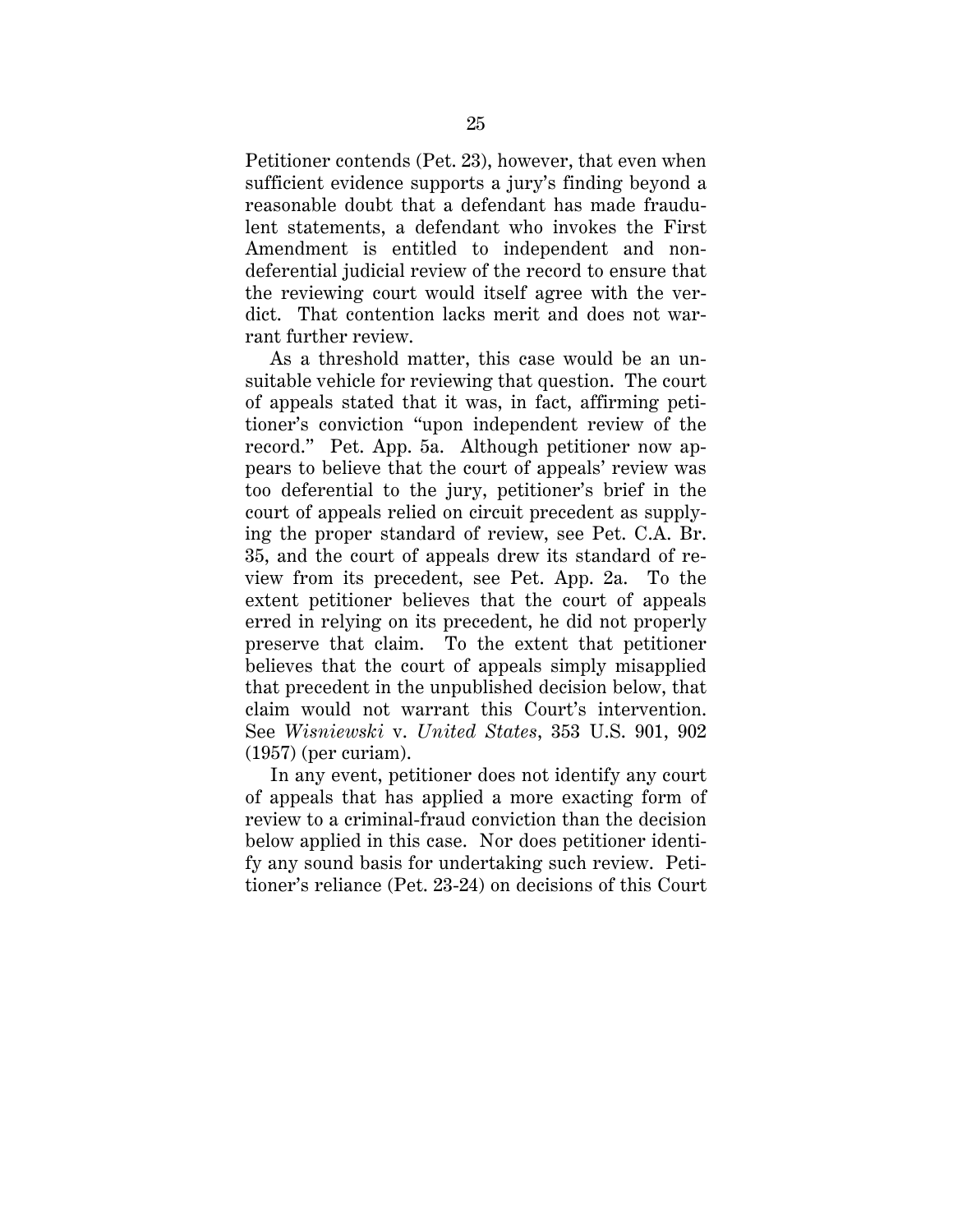<span id="page-29-0"></span> opinion); *Telemarketing Assocs.*, 538 U.S. at 620.4 reviewing certain non-fraud civil judgments for consistency with the First Amendment is misplaced. That practice does not compel the conclusion that a jury verdict of criminal fraud, which represents a finding of every element of the offense beyond a reasonable doubt, is subject to de novo review whenever the defendant claims that the statements found to be criminally fraudulent are worthy of First Amendment protection. Petitioner provides no sound reason why the procedures followed in this case—which included the normal safeguards of a criminal trial; a specific requirement of proof beyond a reasonable doubt of both knowledge of falsity and intent to defraud, Pet. App. 3a-4a; and "independent review" by the court of appeals, *id.* at 5a—were insufficient to protect any First Amendment rights that may be implicated in this case. See *Alvarez*, 132 S. Ct. at 2563 (plurality

Petitioner also overlooks that the application of the wire-fraud statute in this case is consistent with the government's broad authority to regulate misleading commercial speech. The statements at issue in this case did not appear in an academic scientific paper, but instead in a commercial press release aimed at boosting InterMune's sales and promoting its financial success. See, *e.g.*, Pet. App. 85a ("We believe these

 $\overline{a}$ 

 tions as a tool for viewpoint discrimination. But aside from his 4 Petitioner suggests (Pet. 21) that independent review is necessary in order to prevent the government from using fraud prosecubaseless assertion that the criminal charges against him were motivated by a government effort to suppress scientific speech, he identifies no evidence that such viewpoint discrimination actually occurs in the enforcement of the viewpoint-neutral wire-fraud statute.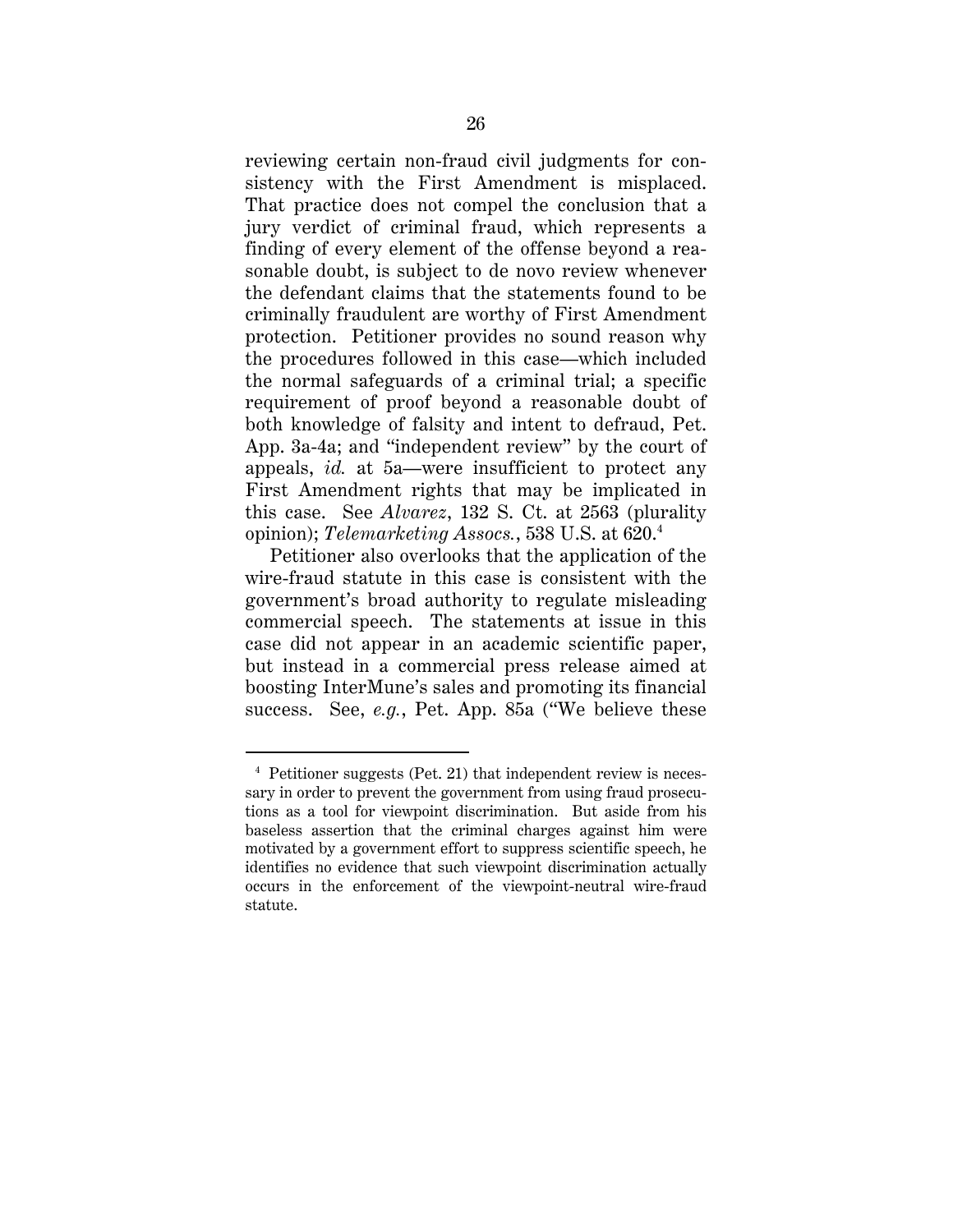<span id="page-30-0"></span>results will support use of Actimmune and lead to peak sales in the range of \$400-\$500 million per year, enabling us to achieve profitability in 2004 as planned."). The press release was targeted to potential customers (doctors, caregivers, patients, and their families), and sales representatives found it very effective in helping to convince doctors to prescribe Actimmune to IPF patients. Gov't C.A. Br. 11-12, 25. This Court has recognized that, as a general matter, "there can be no constitutional objection to the suppression of commercial messages that do not accurately inform the public about lawful activity." *Central Hudson Gas & Elec. Corp.* v. *Public Serv. Comm'n of New York*, 447 U.S. 557, 563 (1980).

Moreover, even assuming independent review of the sort petitioner apparently envisions were warranted, it would not change the outcome here. Even in the circumstances in which this Court undertakes an independent review, it is "an independent review *of the record*." *Bose Corp.* v. *Consumers Union of United States*, 466 U.S. 485, 505 (1984) (emphasis added). Such review would not allow petitioner or his amici to raise new arguments defending the accuracy of the press release for which petitioner did not lay an evidentiary foundation at trial. And for reasons already discussed, see pp. 17-18, *supra*, the actual record that was presented to the jury in this case does not support petitioner's theory that his statements were nonmisleading.

 3. Petitioner finally contends (Pet. 27-31) that his accurate clinical study data constitutes wire fraud." conviction violated due process because he had "no notice that a reasonable \* \* \* interpretation of As with petitioner's other arguments, this one likewise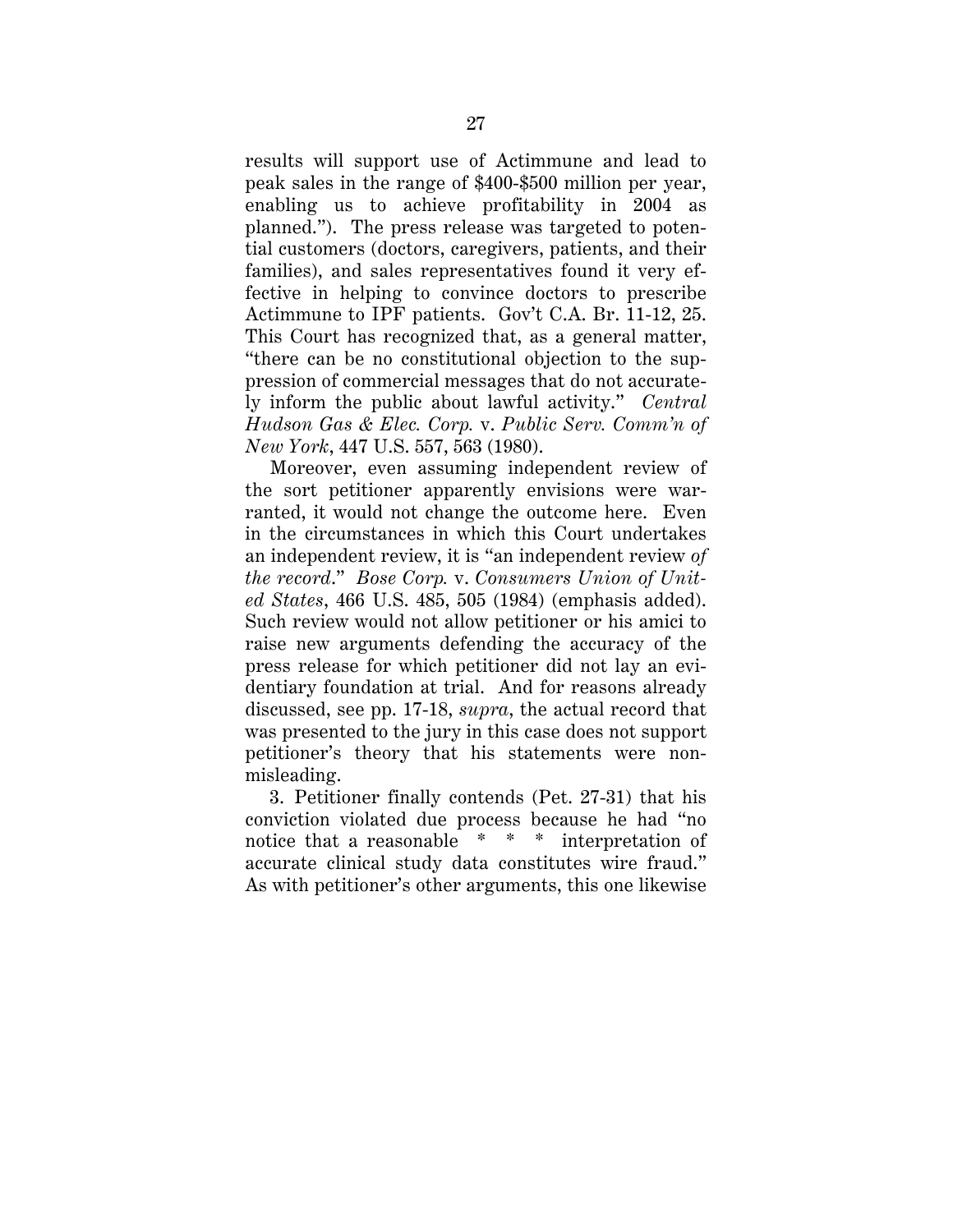<span id="page-31-0"></span>rests on the erroneous premise that petitioner was convicted for his "scientific conclusions," Pet. 29, rather than for presenting the results of the drug trial in a misleading way. As previously explained, this case does not present a question about the regulation of scientific opinion. Petitioner had sufficient notice that the conduct for

which he was convicted was subject to criminal sanctions. The "touchstone" of vagueness analysis "is whether the statute, either standing alone or as construed, made it reasonably clear at the relevant time that the defendant's conduct was criminal." *United States* v. *Lanier*, 520 U.S. 259, 267 (1997). Petitioner accordingly can prevail only by showing that the statute failed to provide clear warning that his own conduct (rather than some other hypothetical conduct) was proscribed. *Holder* v. *Humanitarian Law Project*, 130 S. Ct. 2705, 2719 (2010). Here, petitioner's presentation of the study results in a misleading light falls squarely within the scope of the wire-fraud statute, which prohibits anyone who has "devised or intend[s] to devise any scheme or artifice to defraud" from making a wire transmission in interstate commerce "for the purpose of executing such scheme or artifice." 18 U.S.C. 1343. As the court of appeals correctly concluded, "[a]n ordinary person would have understood that if he made misleading statements in a press release with the specific intent to defraud he would be subject to the wire fraud statute." Pet. App. 6a (internal citation omitted). The district court, which directly heard all the evidence in this case, put it even more colorfully: "To contend that [petitioner] was not on notice that [he might face wire-fraud liability] if he lied in a press release about the success of [a]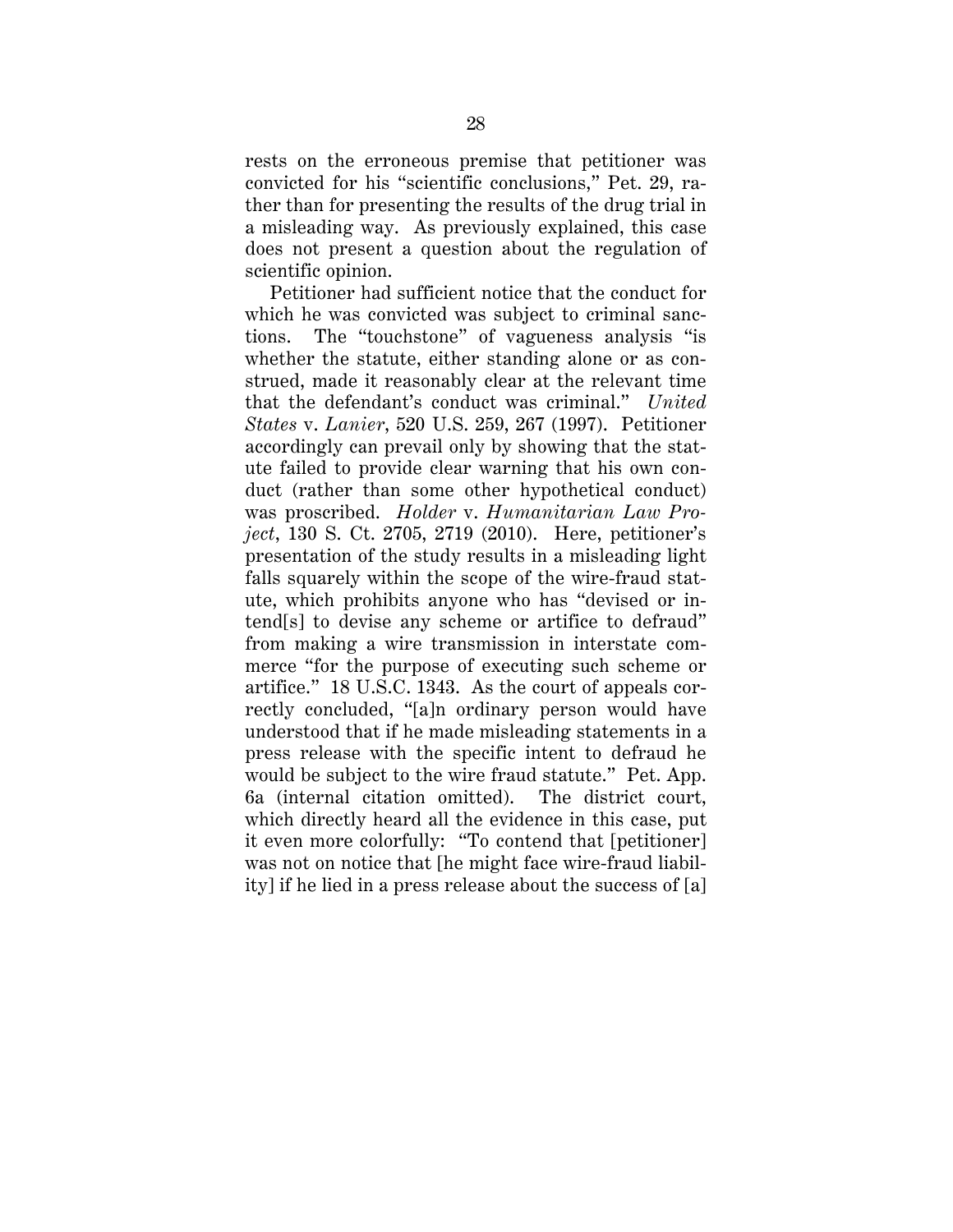<span id="page-32-0"></span>clinical trial for a drug that might have sales as high as \$500 million per year is simply ludicrous." *Id.* at 42a.

 cial decision" can provide notice of a statute's scope). vagueness concerns." *Gonzales* v. *Carhart*, 550 U.S. Although the wire-fraud statute does not, and could not, specifically enumerate every possible fraudulent scheme that a particular defendant might devise, petitioner had no reason to believe that his deliberately misleading press release would fall outside the statute's scope. Indeed, as previously mentioned, this Court has long held that "false and fraudulent representations may be made with respect to the curative effect of substances." *Seven Cases*, 239 U.S. at 517; see *Lanier*, 520 U.S. at 266 (noting that a "prior judi-It is also particularly significant that the statute includes an intent-to-defraud element, as this Court has "made clear that scienter requirements alleviate 124, 149 (2007); see *Skilling* v. *United States*, 130 S. Ct. 2896, 2933 (2010); see also *United States* v. *Williams*, 553 U.S. 285, 306 (2008).

Petitioner's suggestion (Pet. 31-35), echoed by his amici, that the court of appeals' unpublished decision here will chill scientific debate is misconceived. Again, the court of appeals recognized that "genuine debates of any sort are, by definition, not fraudulent," and simply held that, on the facts of this case, petitioner fraudulently marketed a drug by presenting particular data in a particular misleading way. Pet. App. 6a. The efforts of petitioner and his amici to identify other instances of conduct that they think would be criminally prosecutable under the theory of this case overlooks the importance of examining each case individually, with a focus on the precise state